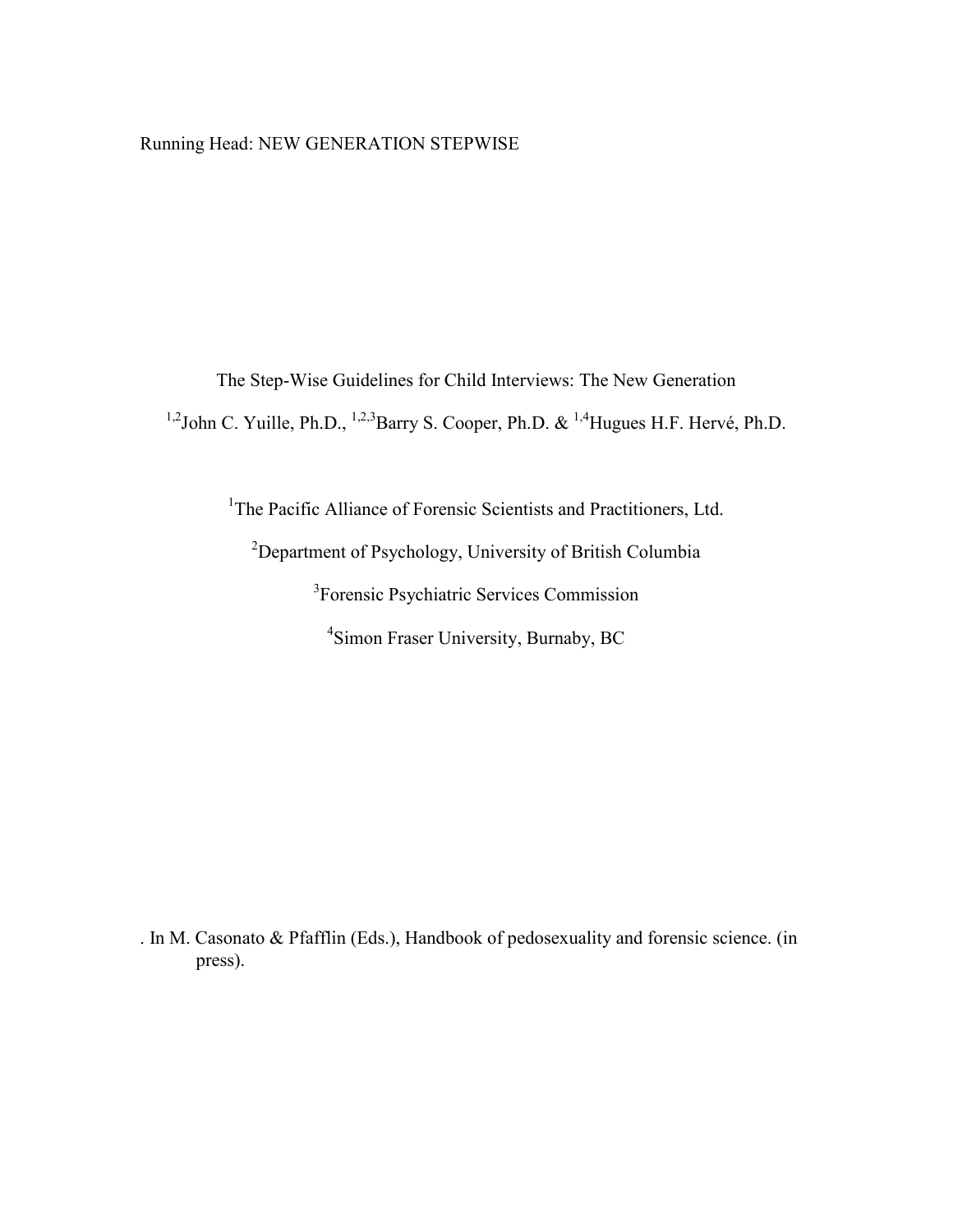## **Introduction**

Interviewing potential crime witnesses provides information vital to hypotheses testing and decision making by many players in the criminal justice system. This is especially the case with respect to the investigative interviewing of children with allegations of sexual crimes. In the vast majority of cases of alleged child sexual abuse, there is no evidence that a crime has been committed save for the account of the child in question. Thus, the investigative child interview, the resultant recollection obtained within, and its assessment of credibility impart profound importance to the case at hand. Although the importance of investigative interviewing for children has been recognized for many years (e.g., Yuille, 1988), only a handful of evidence-based technique have been developed and critically examined through research and clinical-forensic practice. *The Step-Wise Interview* (Yuille, 1990) is an example of a technique that has been developed specifically for the investigative interviewing of children. It has been empirically examined and its use is widespread by law enforcement and child protection agencies in Canada, the United States, the United Kingdom, and other countries. Since its inception, however, a number of theoretical, empirical, and practical developments have occurred which has necessitated modifications. This chapter provides an overview of these changes and, in doing so, provides an introduction to the recently developed *Step-Wise Interview Guidelines for Child Interviews: The New Generation*.

First, the importance of investigative interviewing for children is discussed. Following is a review of a few commonly used investigative interviewing techniques. Third, a discussion of the overall goals of investigative interviewing, irrespective of the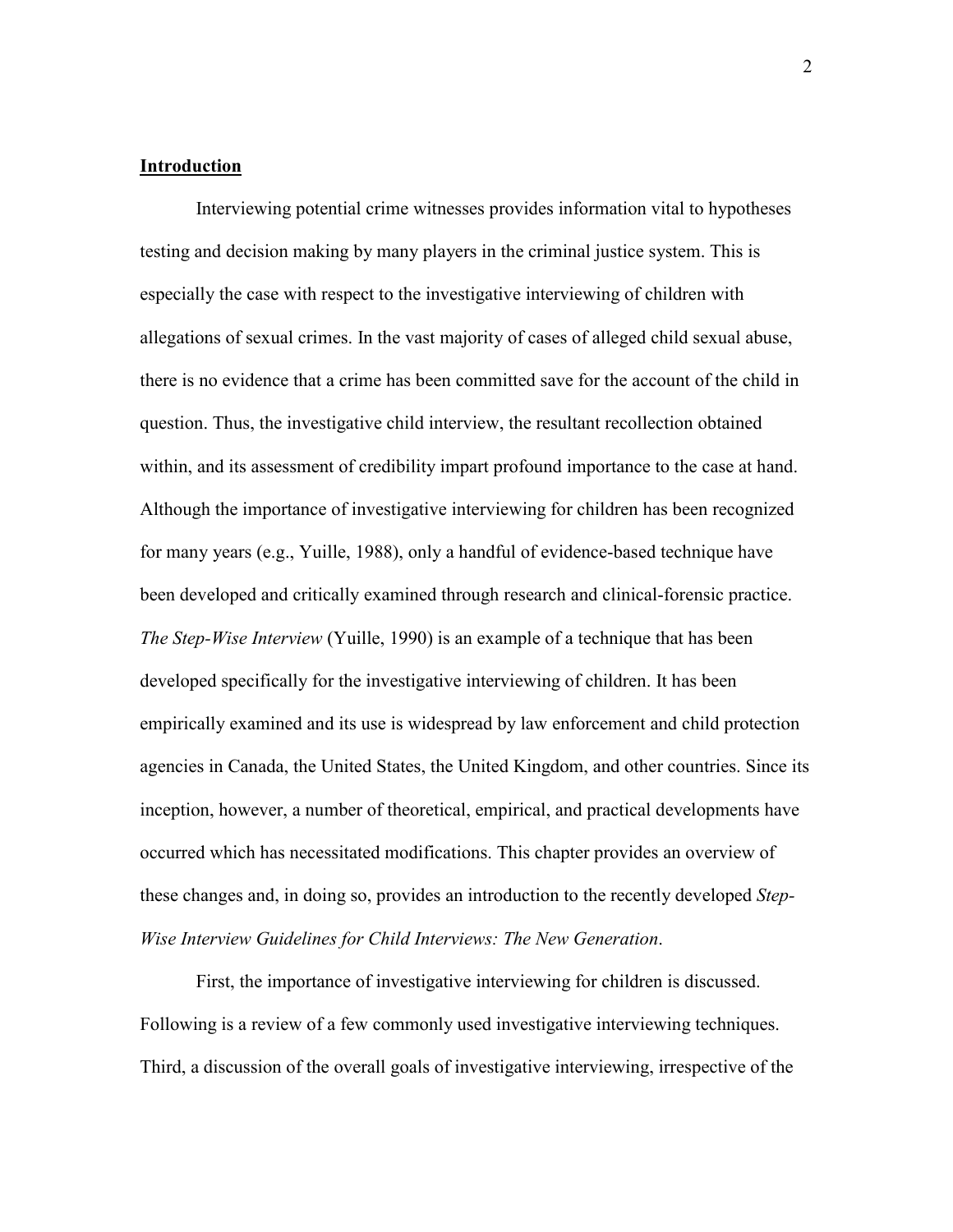specific technique, is provided. A review of the minimal requirements for effective investigative interviewing is then reviewed followed by an overview of other training and related issues. Fifth, the original *Step-Wise Interview* (Yuille, 1990) is briefly outlined as is its revised version and the reasons for the revision.

### **Importance Of Investigative Interviewing For Children**

The importance of proper investigative interviewing for children is exemplified by the high number of child witnesses testifying in court in the last decade and a half. For example, it has been estimated that, in the United States alone, approximately one hundred thousand children provide eyewitness evidence every year (Bruck, Ceci, & Hembrooke, 1998). This represents a major change in the traditional receptivity of courts. Historically, justice systems based upon British Common Law traditions held the view that children could not distinguish fact from fantasy. Thus, in many criminal justice contexts (e.g., the Child and Young Person' Act in England and Wales), the eyewitness account of a child was generally inadmissible or required independent corroboration before being presented to the Court (for a review, see Bull, 1998). This situation has dramatically changed and children as young as three years old have been permitted to testify, irrespective of independent evidence (e.g., Bala, Lee, Lindsay, & Talwar, 2000). This change in the assessment of the witness abilities of children has a solid empirical foundation. It has been demonstrated that young child have a conceptual understanding of truth telling versus lying (e.g., Talwar, Lee, Bala, & Lindsay, 2002) and can distinguish reality from fantasy (e.g., Golomb & Galasso, 1995). For example, research has shown that six year olds are able to differentiate memory for their own actions from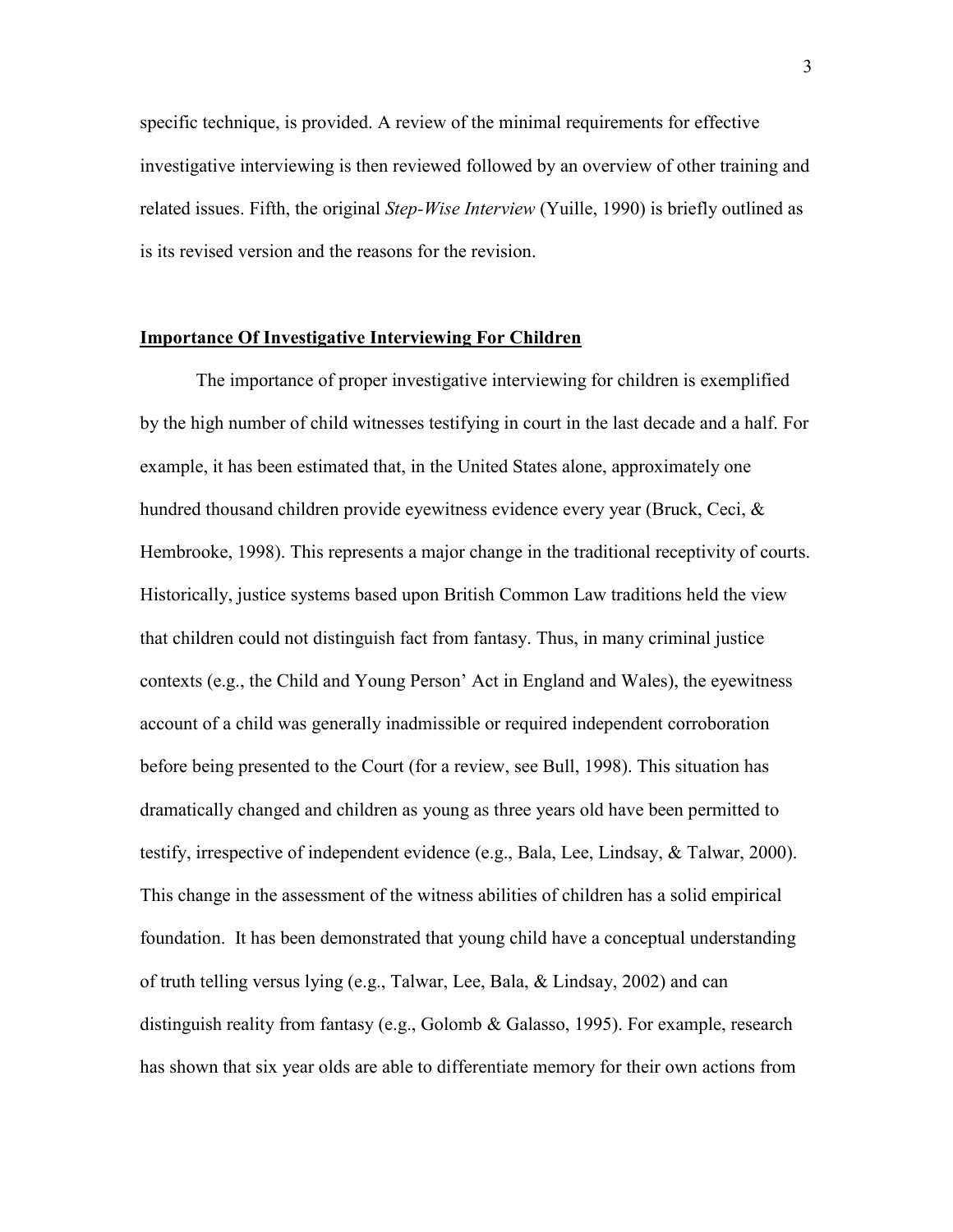their own thoughts (e.g., Johnson & Foley, 1984). Although children are more suggestible and typically provide less information than adults (e.g., Baker-Ward, Gordon, Ornstein, Larus, & Clubb, 1993; Flin, Boon, Knox, & Bull, 1992; 1993), if interviewed without the use of suggestive and leading questions, they can produce accounts of events that are as accurate as the accounts of adults (Ceci  $&$  Bruck, 1993).

Issues of suggestibility illustrate the importance of a properly conducted investigative interview of a child witness, an area that has been recognized for many years. That is, it is clear that witnesses in general and child witnesses in particular can be led to produce false information if interviewed with the use of leading / suggestive questions (e.g., Erdmann, Volbert, & Bohm, 2004; Melnyk & Bruck, 2004). Due to this reality all modern evidence-based approaches to investigative interviewing formally preclude the use of such strategies.

#### **Multiple Approaches To Investigative Interviewing**

In addition to *The Step-Wise Interview* (Yuille, 1990), a number of approaches to investigative interviewing have been developed (e.g., *The Structured Interview*; see Larsson, Granhag, & Spjut, 2003; Memon, 1998). *The Cognitive Interview* (Fisher & Geiselman, 1992) is a technique often used by law enforcement in an attempt to improve the quality and quantity of information obtained by witnesses. Indeed, research suggests that law enforcement officers can elicit substantially more accurate information (as much as 40% more) from witnesses with the use of *The Cognitive Interview* in comparison to a traditional law enforcement interview (e.g., Fisher, Geiselman, & Amador, 1989). The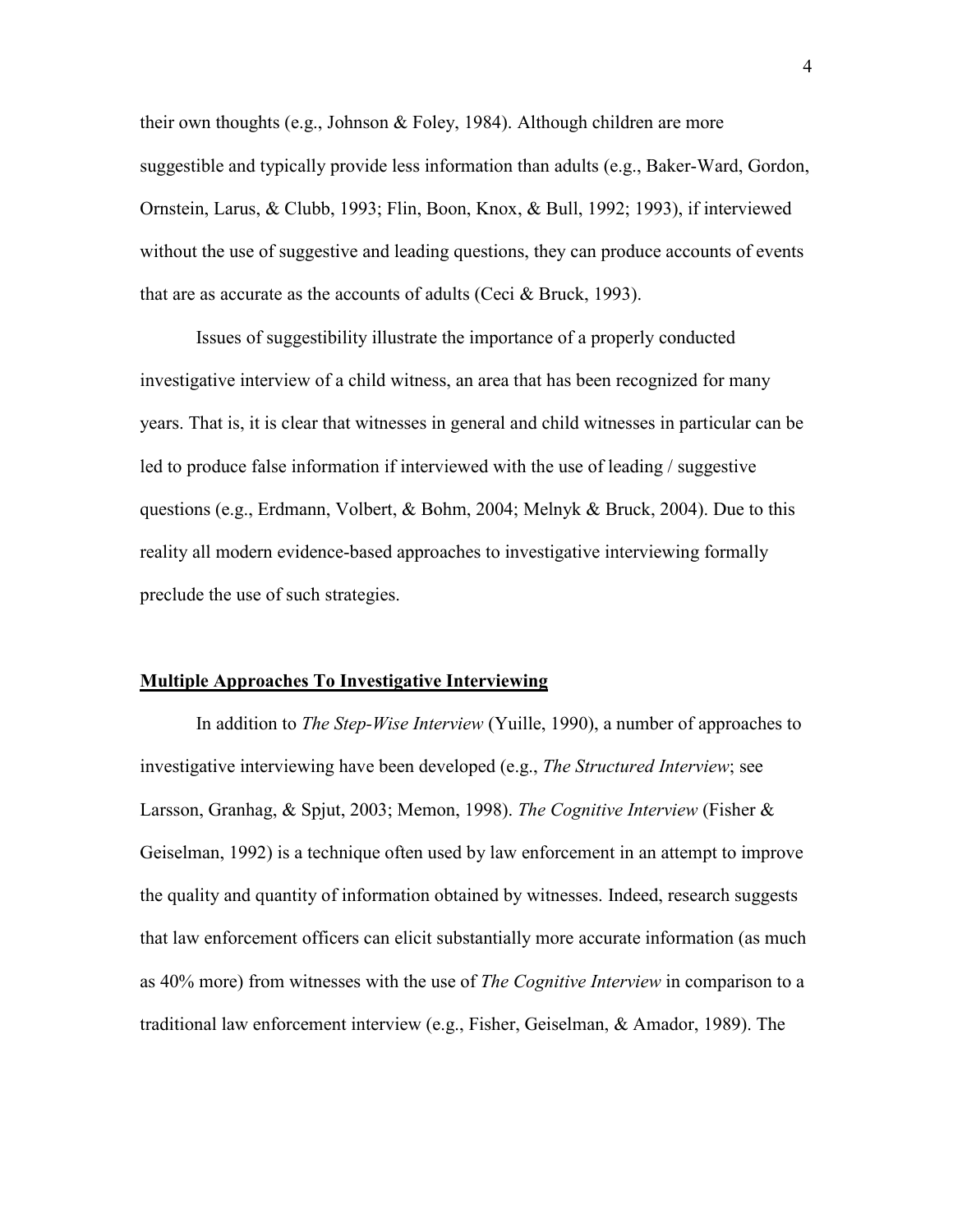original *Cognitive Interview* included the following general steps: Context Reinstatement; Exhaust Recall; Change of Perspective; Backward Recall; and Closing The Interview. Although not developed specifically for use with child witnesses, the *Cognitive Interview* has been effectively applied to such contexts (e.g., Saywitz, Geiselman, & Bornstein, 1992). However its use with children has not been without problems (e.g., difficulty understanding techniques; Geiselman & Padilla, 1998; Memon, Cronin, Eaves, & Bull, 1996). For example, research has demonstrated that, in addition to increasing the amount of information received in comparison to traditional investigative interviewing techniques (e.g., Larsson et al., 2003), the *Cognitive Interview* can increase the quantity of errors in children's accounts (e.g., Kohnken, Milne, Bull, & Memon, 1999; Memon, Wark, Bull, & Koehnken, 1997). The revised or enhanced *Cognitive Interview* was developed to address some of the communicative shortcomings of the original version. It incorporates the following procedures (see Memon, 1998): Rapport Building; Supportive; Interview Behavior, Context Reinstatement, Focused Retrieval; Free Recall; Questions Related To Free Narrative; Active/ Probe Images; Change Perspective; Witness Compatible Questioning; and Reverse Order Recall. These improvements have made the *Cognitive Interview* more effective with children although some components (e.g., backward recall) remain problematic for younger (preschool age) children. The *Cognitive Interview* serves as an additional tool in *The Step-Wise Interview: The New Generation*.

A considerable number of protocols and guidelines specific to the task of interviewing children have appeared during the past twenty years. These have included interview techniques developed by academics (e.g., Faller, 2007; Saywitz et al, 2002), those presented by professional organizations (e.g., APSAC, 1990; National Institute of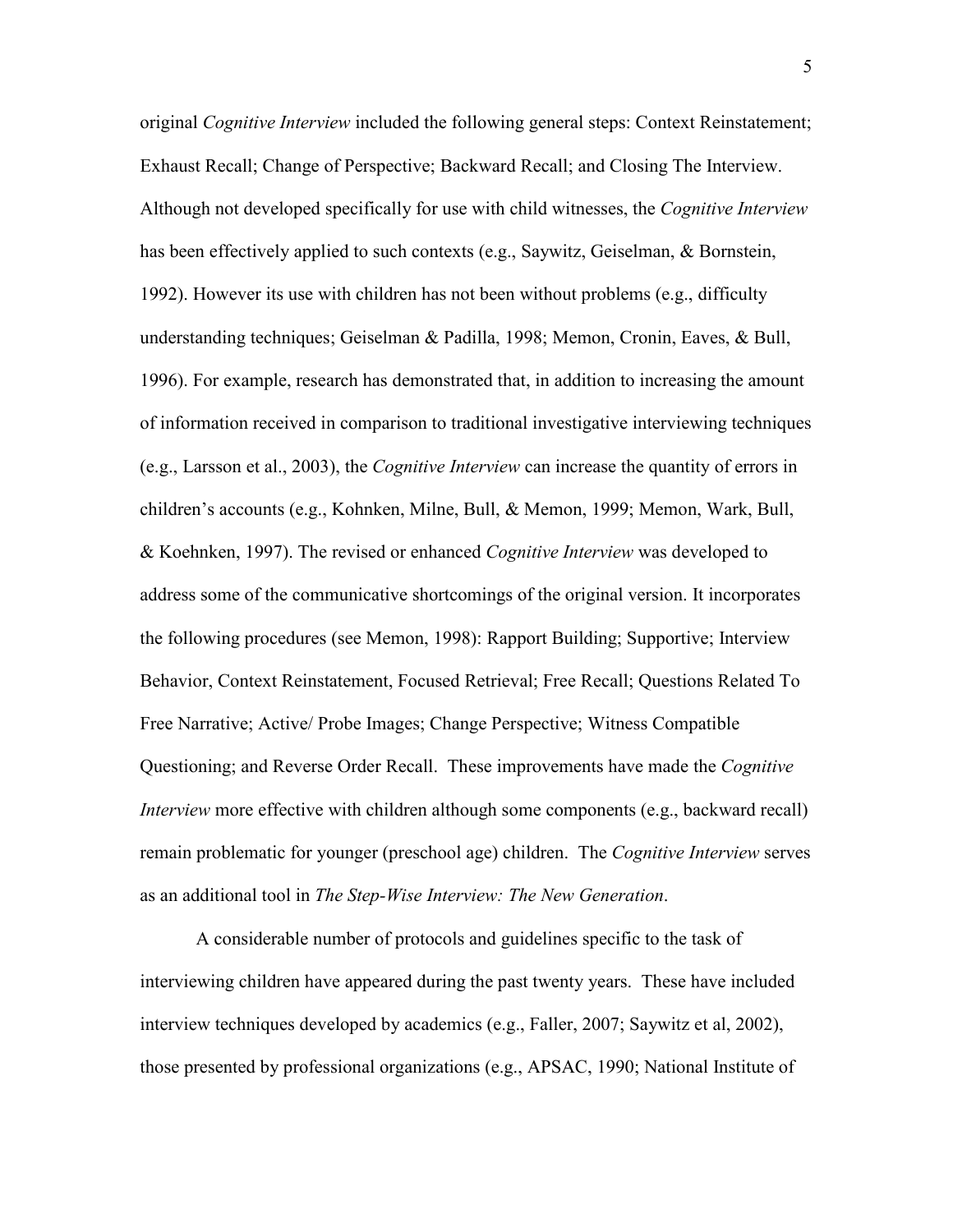Child Health and Human Development, see Lamb et al, 1999), and government departments or agencies (e.g., Home Office, 1992; Harborview Child Interview Guide, 2006). These alternative protocols and guidelines are more similar than different. Each advocates avoidance of leading questions, the use of a hypothesis testing approach, and a child centered form of questioning. The variations between the various approaches are only in when and haw to use particular types of questions.

## **Overall Goals of Investigative Interviewing**

Irrespective of the differences of modern evidence-based approaches to investigative interviewing, most share the following goals with the *Step-Wise Interview* and *The Step-Wise Interview Guideline for Child Interviews: The New Generation*: (1) to minimize the impact of the investigation on the child; (2) to maximize the quality and quantity of information received from the witness; and (3) to protect the integrity of the investigative process. The latter point refers to the need to obtain the relevant information to assist law enforcement in making a decision concerning criminal charges and child protection services the relevant information to determine the child's safety. Another goal of *The Step-Wise Interview* and *The Step-Wise Interview Guideline for Child Interviews: The New Generation* is to allow an evaluation of the credibility of information received (e.g., via a verbal-based approach to evaluating truthfulness such as Criterion Based Content Analysis; Steller & Koehnken, 1989). As noted earlier, almost all of the approaches to child interviews emphasize the value of viceo taping the interview to provide an accurate and complete account of the questions asked and the child's answers.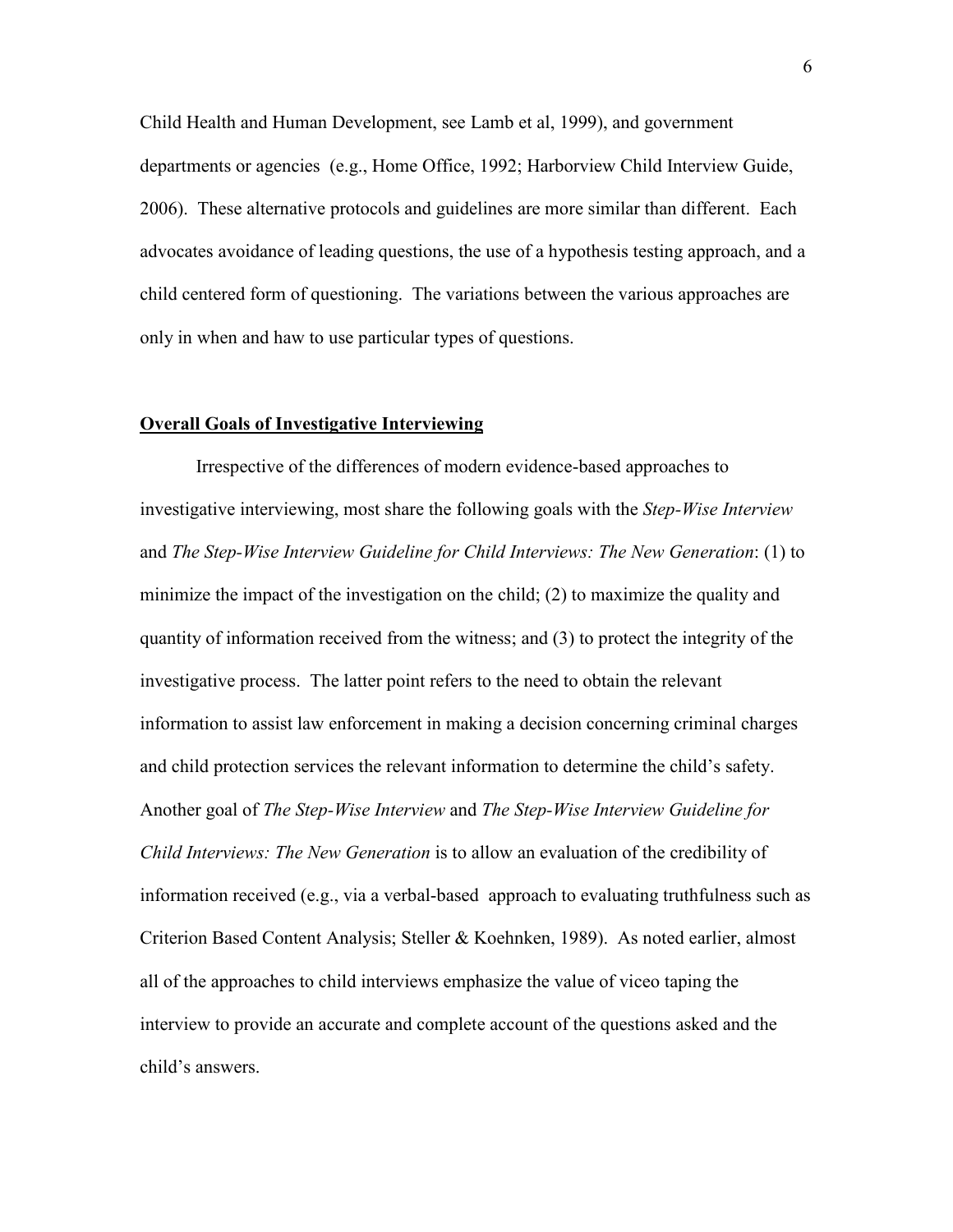### **Minimal Requirements For Effective Investigative Interviewing**

Although the content of training will vary by discipline (e.g., law enforcement, child protection, mental health professional), we suggest that the following knowledge and skill based areas be viewed as minimal requirements for effective investigative interviewing. First, interviewers need to be well versed in the empirical literature on memory and cognition and on how these factors change with age throughout childhood. . Indeed, in order to know what type of memory patterns to expect to receive in the context of an investigative interview, interviewers must understand how memory works in different contexts (e.g., positive events, traumatic events), including the biopsychosocial variables that interact to impact memory (i.e., predisposing, precipitating, and perpetuating factors; see Hervé, Cooper, & Yuille, 2007). For example, the concept of script memories is relevant as it is not uncommon for victims of repeated abuse to have a general recollection of 'what used to happen' as opposed to specific memories for distinct events (Cooper, 1999). This issue is discussed in more detail below.

Second, any investigative interviewer tasked with the challenge of interviewing a child witness is required to have a solid understanding of developmental psychology. Interviewers should have knowledge of how age impacts memory and the associated variables (e.g.. suggestibility) that vary as a function of age. For example, generally speaking, due to increased cognitive complexity, older children can provide more detailed narratives than younger children (McCann, 1998). As well, older children are less vulnerable to the effects of suggestion in comparison to younger children (for a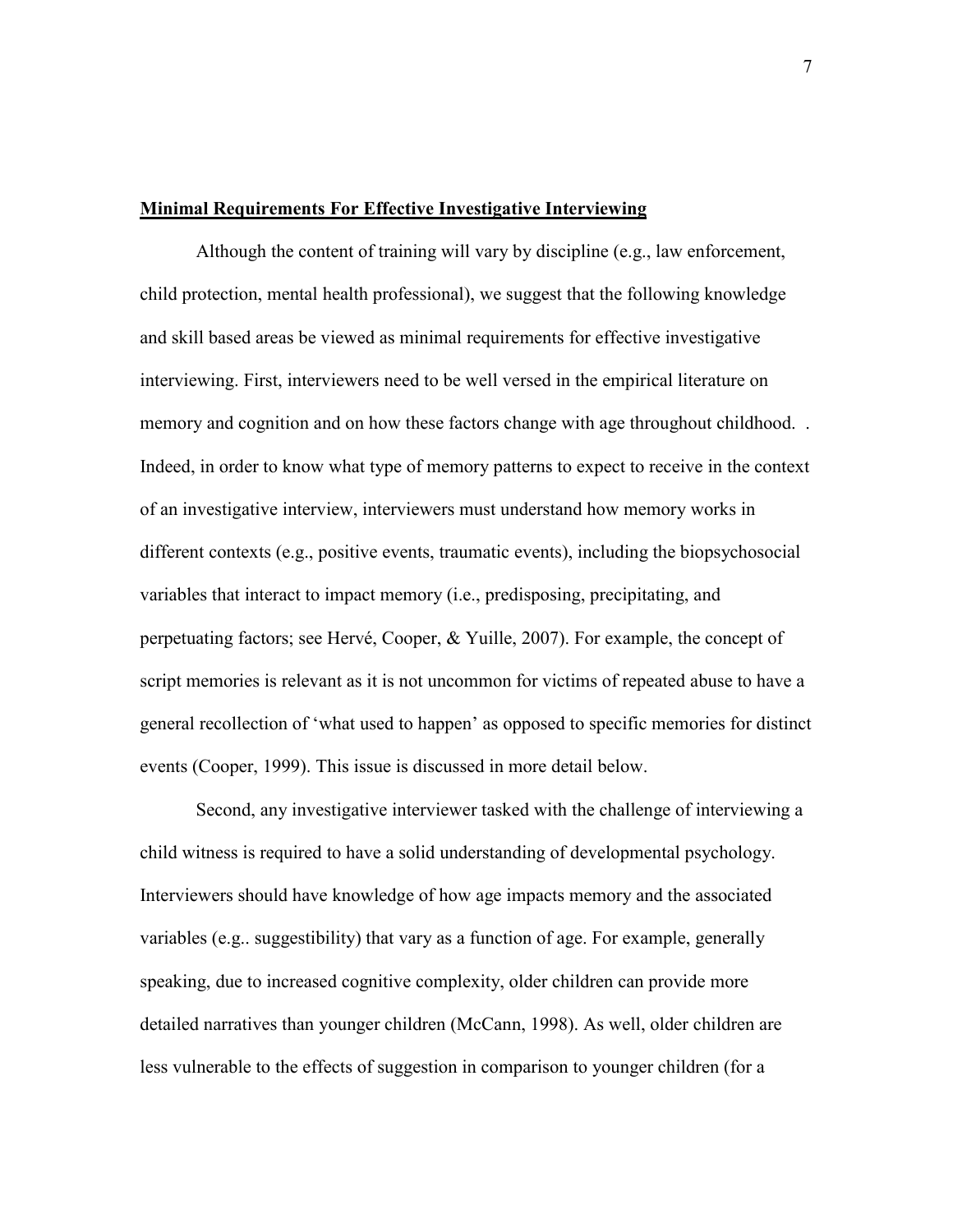review, see Ceci & Bruck, 1993). Knowledge about how age impacts the different interview steps is also imperative. For example, as discussed in more detail below, the rapport-building step in *The Step-Wise Interview Guideline for Child Interviews: The New Generation* is age dependent and will no doubt vary by attachment style (e.g. younger children may require more rapport building before they are comfortable speaking to an adult about a negative event; a securely attached child will likely require less rapport building than a child with an anxious-avoidant attachment style).

Third, investigative interviewers need to understand the complex and variable impact of abuse on children. Research and clinical forensic experience indicates that some child victims develop significant mental health problems as the result of sexual abuse (Kendall-Tackett, et al, 1993; Putnam, 2003). Also, some victims may develop sexualized behaviors (Widom  $\&$  Ames, 1994). However, many victims of child sexual abuse show little or no apparent consequences of the abuse. For example, in a controversial study, Rind et al (1998) concluded that as many as a third of victims are asymptomatic when they report their abuse. The important point is that child sexual abuse has a range of impact on the victims and an investigator must be sensitive to this range and understand the factors that affect impact. It is most important that an investigator not conclude that a child is a victim because the child has behavioral problems. In contrast, it is equally important to understand that a child's disclosure of sexual abuse should not be doubted because the child is asymptomatic

Investigative interviewers should also be knowledgable about the varied patterns of sexual offending. For example, a seductive pedophile will have quite a different modus operandi than would a situational intrafamilial child molester who would, in turn, have a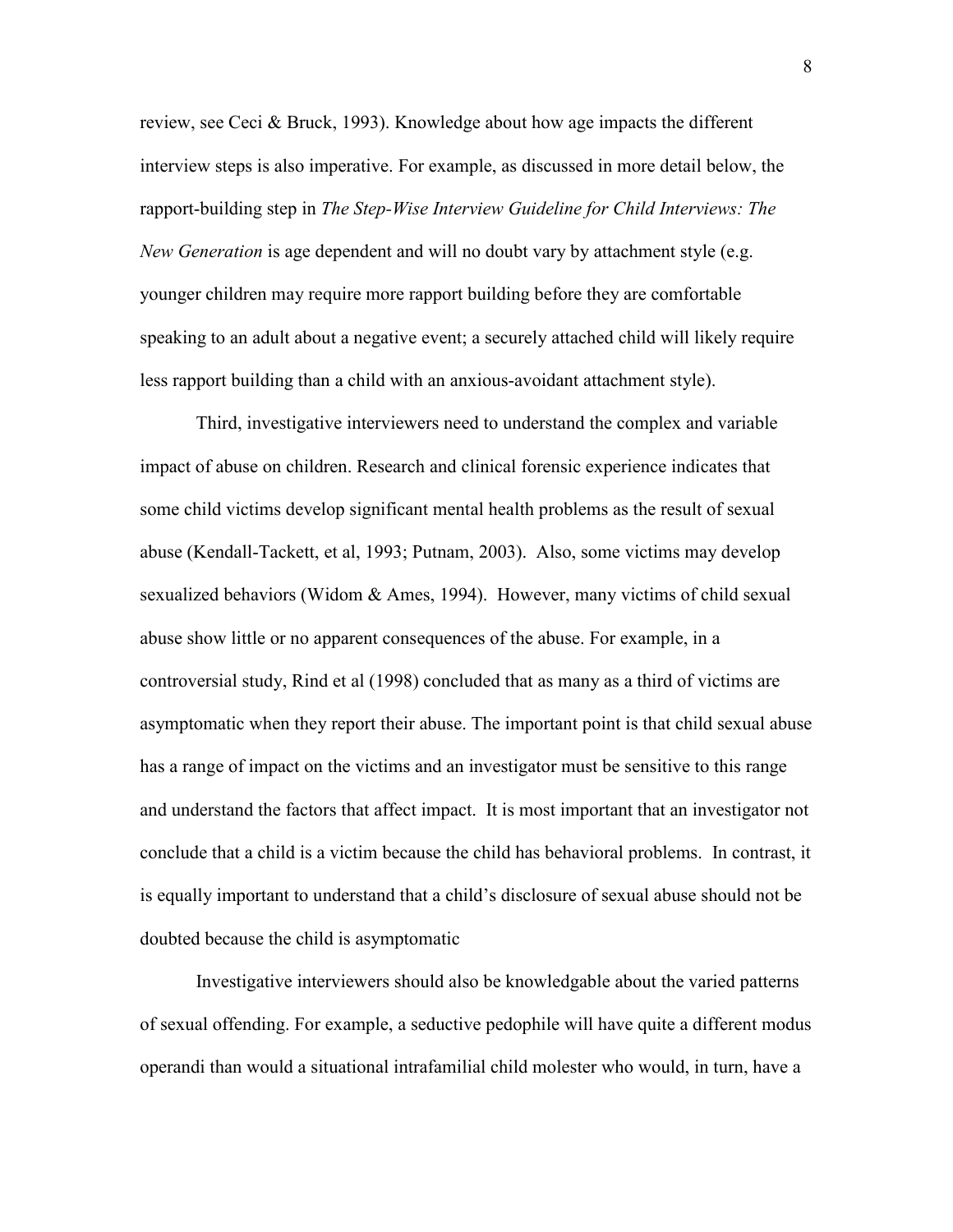different modus operandi than a psychopathic sadistic offender who preys on children amongst other types of victims (Lanning, 1992). Knowledge about the varied patterns of sexual offenders will put the investigative interviewer in a strong position to observe the processes of such offending behavior (e.g., the grooming process of the seductive pedophile) and therefore the credibility of the allegation in question.

Clearly, investigative interviewers are required to have the ability to engage in the process of critical thinking and to test multiple hypotheses. Investigative interviewers should approach the interviewing context with an open mind, not a set agenda Poole  $\&$ Lamb, 1998). Evidence that is both consistent and inconsistent with the hypotheses in question should be considered and decisions should be made based on the balance of probabilities (Cooper et al., in press). Investigative interviewers are urged to always consider framing their questions with this in mind. Investigative interviewers should be cognizant of the larger context, recognizing that interviewing does not occur in a vacuum. It is suggested that preparing for the interview is key, both in a general manner, and specifically tailored for the witness in question. Finally, it is recommended that an evaluation of the interview occur, both in terms of the interviewee and interviewer's behavior. Post interview evaluation serves a quality control function and allows issues related to credibility to be assessed.

### **Other Training and Related Issues**

Attaining proficiency in any professional activity requires evidence-based knowledge and skills as well as the opportunity to practice and refine such skills. Indeed, at least with respect to areas of the investigative interviewing and credibility assessment,

9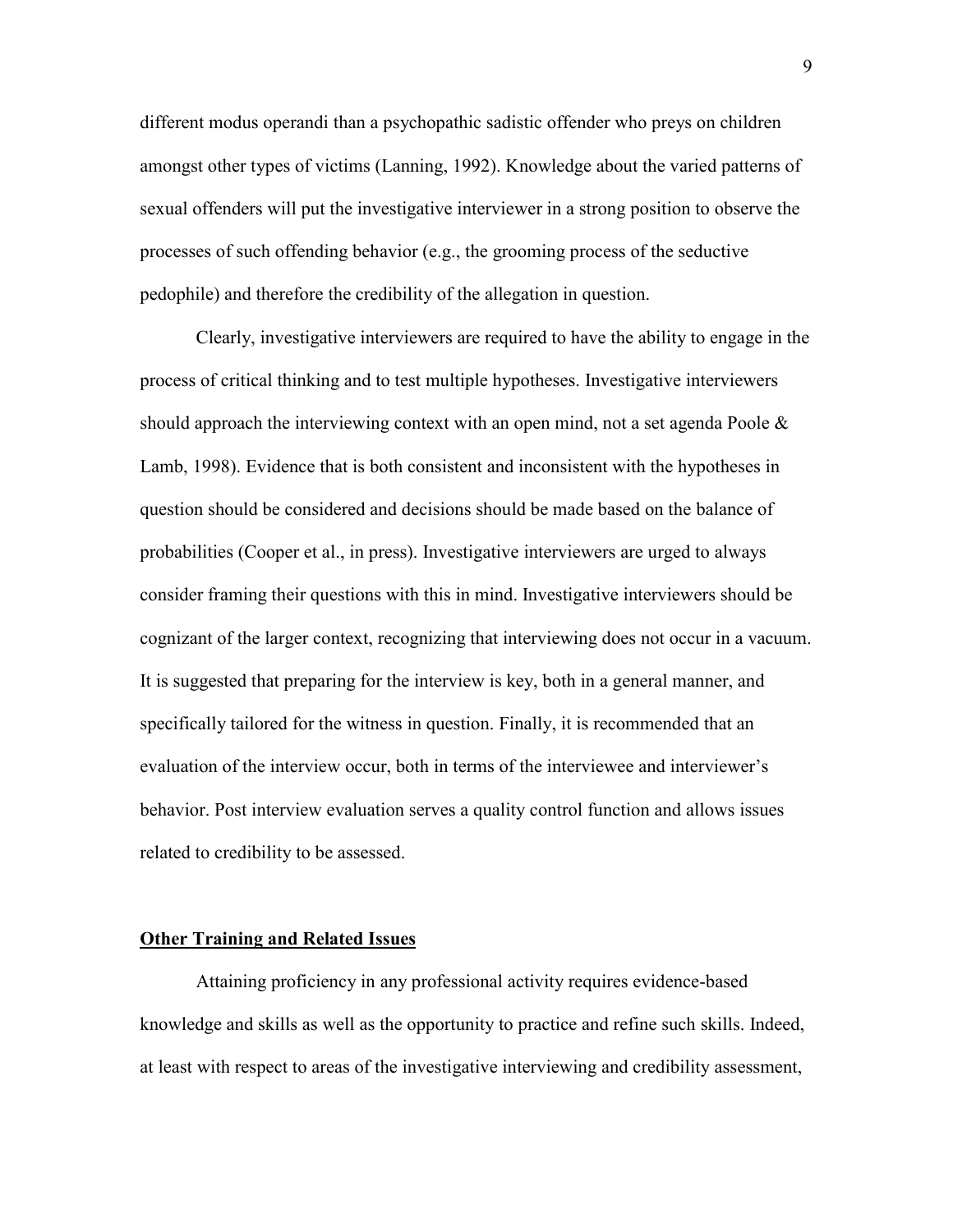experience suggests that the quantity and quality of training, including practice, are the most pressing variables that impact professionals' performance abilities. In addition, to some of the domains of knowledge discussed above, investigative in interviewers should be cognizant of their own limitations and biases. Irrespective of the level of education and the quantity of professional experience attained, not all individuals can be proficient investigative interviews. There are a number of factors that preclude individuals from achieving adeptness in this area and these individuals should not feel that they have failed in some way per se if they are not effective investigative interviewers. For example, experience in training investigative interviewing techniques suggests that some individuals cannot cease from verbally and physically empathizing with the interviewee, factors that could prove problematic in the forensic context. The bottom line is that hearing about alleged childhood abuse presents unique challenges to the interviewer and not everyone is capable of meeting such challenges.

Any approach to interviewing children must be flexible. In particular, different techniques are needed to engage children of different ages. The interviewer may be on the floor with a preschooler doing some coloring to develop rapport. An elementary school child might be engaged by talking about favorite TV shows while rapport with an older child might involve discussion of favorite sports. Interviewers need both training and experience to develop the skill set to deal with the variety of children encountered in these interviews.

A clear distinction must be drawn between therapeutic and investigative interviews. An investigative interviewer is required to be objective, to maintain an independent stance with respect to the allegations under investigation. In contrast, a 10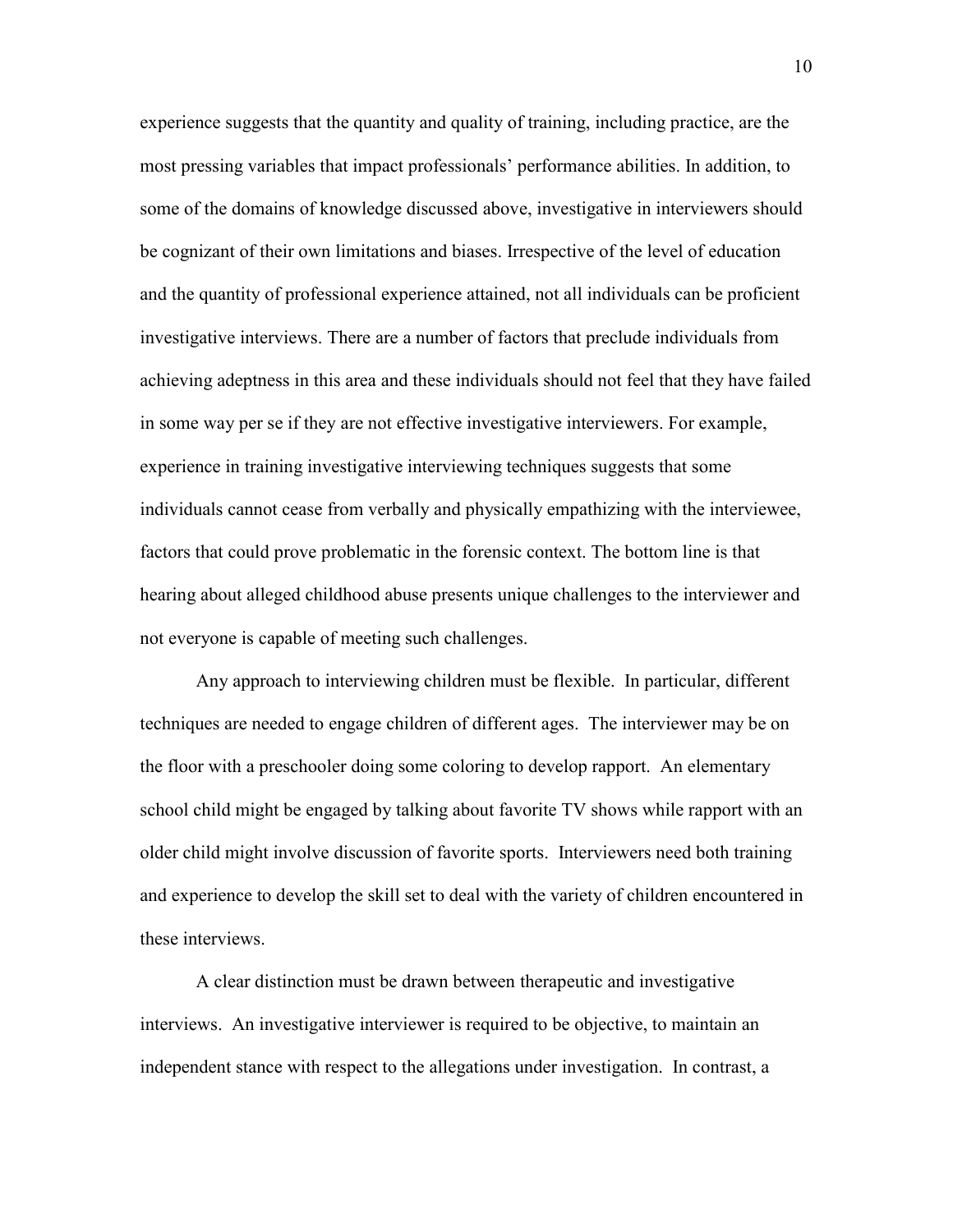therapist is concerned not with the historic reality of the allegations but with their subjective reality. The therapist may feel free to be leading and suggestive when interviewing a client, an investigator will not. The therapeutic role and the investigative role are incompatible (Greenberg & Shuman, 1997).

## **The Original Step-Wise Interview**

The original Step-Wise Interview (Yuille, 1990) incorporated the following steps (for a review, see Yuille, Marxsen & Cooper, 1999)**:** 

- **1.** Introduction
- **2.** Building Rapport
- **3.** Interview Rules (Optional)
- **4.** Establishing The Need To Tell The Truth
- **5.** Introducing The Topic Of Concern
- **6.** Free Narrative
- **7.** Open Questioning
- **8.** Specific Questions (Optional)
- **9.** Concluding The Interview.

The Step-Wise interview was originally called The Step-Wise Protocol. In the late 1990s this title was changed to The Step-Wise Guidelines. The change was made due to feedback from interviewers concerning legal challenges. In areas where the Step-Wise Protocol was regularly employed the defense bar became sophisticated about the protocol and began to criticize interviewers in court if they did not follow the protocol to the letter. These lawyers stressed that a protocol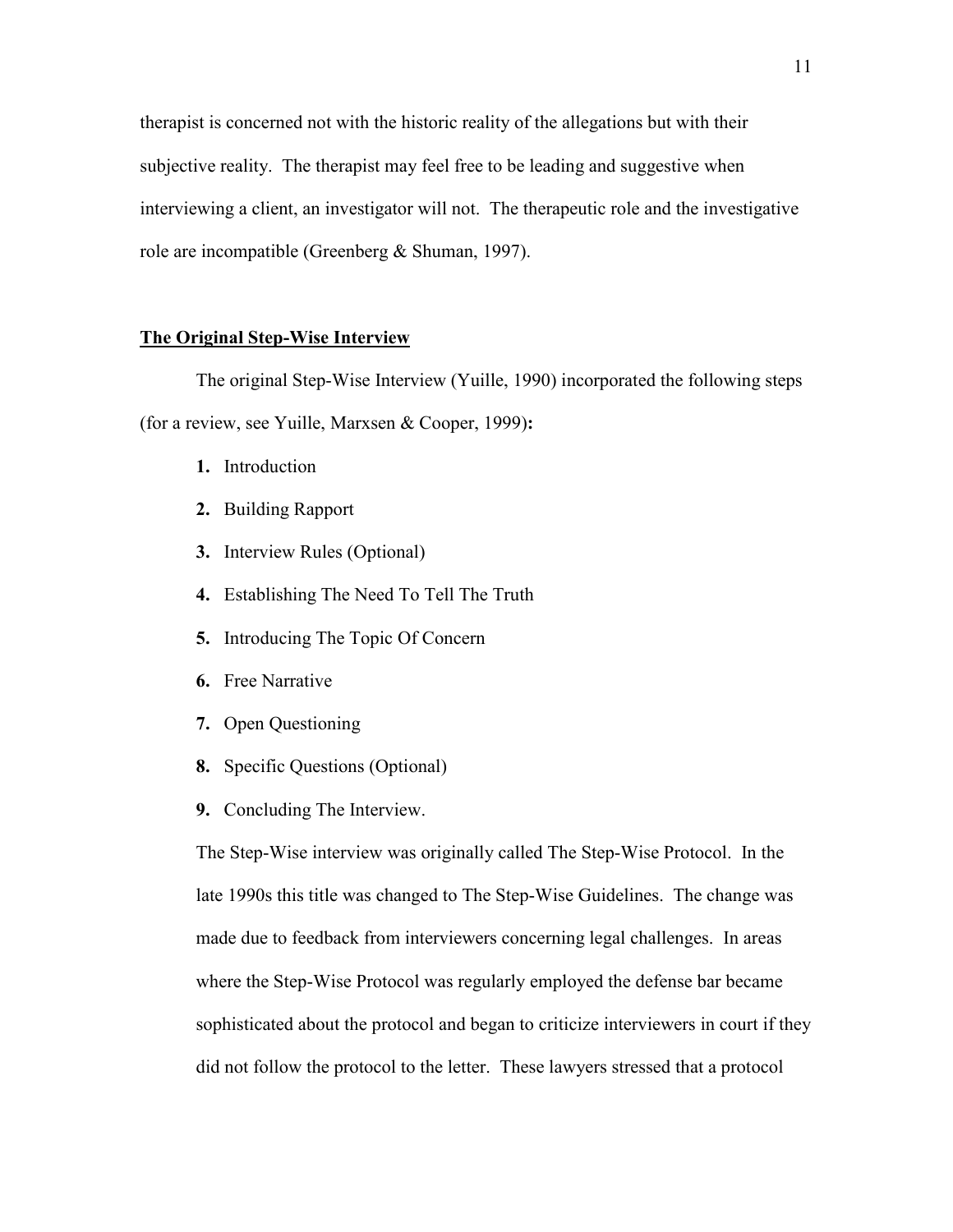required rigid adherence. The Step-Wise approach to interviewing has always incorporated flexibility as a necessary component. To emphasize this the title was changed to 'The Step-Wise Guidelines.'

### **The Step-Wise Interview Guidelines: The New Generation**

## **New Developments**

Clinical-forensic experience and the advancement of theory and research on investigative interviewing, eyewitness memory, and credibility assessment led to the need to revise *The Step-Wise Interview* (Yuille, 1990). As discussed below, the modifications reflect new developments in developmental, cognitive, and forensic psychology as well as actual changes to the original steps. Similarities and differences between the two versions are highlighted below.

### **Age, Developmental, and Culturally Sensitivity**

*The Step-Wise Interview* (Yuille, 1990) was developed as an investigative interviewing tool to be used with children and adolescents. *The Step-Wise Interview Guidelines for Child Interviews: The New Generation* is to be used with children and adolescents but it is more age and developmentally sensitive in comparison to its predecessor. For example, as expanded on below, different strategies are suggested when interviewing a preschool age child versus an adolescent. In addition *The Step-Wise Interview Guidelines for Child Interviews: The New Generation* is sensitive to the needs of children with mental or physical disabilities that could affect, for example, the cognitive and linguistic abilities of the child. Consequently, the investigative interviewer must recognize these factors and demonstrate informed flexibility and modify the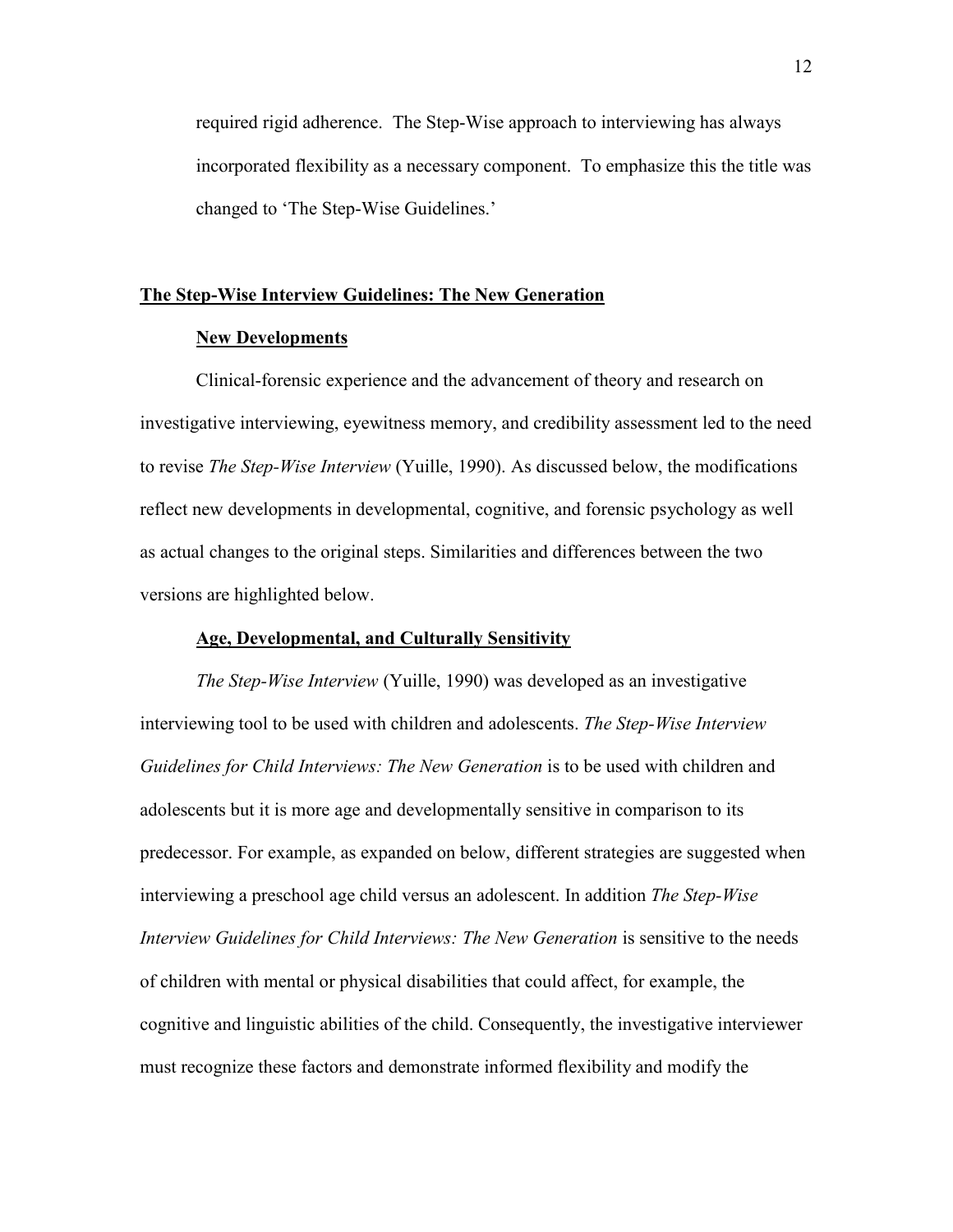interview accordingly. The same is true with respect to culture. That is, the investigative interviewer must take into account the cultural background of the interviewee and, as a result, modify the interview and interpretation of the interview findings. For example, all things considered, a child who was raised within the context of traditional aboriginal spirituality will likely behave considerably different during the investigative interview than a third generation Indo-Canadian child (for example, the former child, due to cultural teachings, will likely display less eye contact). In short, the investigative interviewer who adopts *The Step-Wise Interview Guidelines for Child Interviews: The New Generation* must acquire, in advance of interviews, the requisite knowledge regarding the age, developmental, and culturally specific issues regarding the child interviewee in question.

### **Alterations to the "Steps"**

### **(1) Introduction**

The first step in *The Step-Wise Interview Guidelines for Child Interviews: The New Generation* has not changed since the development of The *Step-Wise Interview* (Yuille, 1990). This step exists simply to protect the integrity of the interview. In this step the interviewer makes sure that the time, date and location of the interview are recorded and that the identities and roles of all those present are noted. Training assures that this step is taken in a child friendly manner..

### **(2) Rapport Building**

Developing rapport with the child is an important yet difficult step in the process of investigative interviewing (Bull, 1998). In the original *Step-Wise Interview* (Yuille, 1990), the goal of the rapport-building step was to assist the interviewee in becoming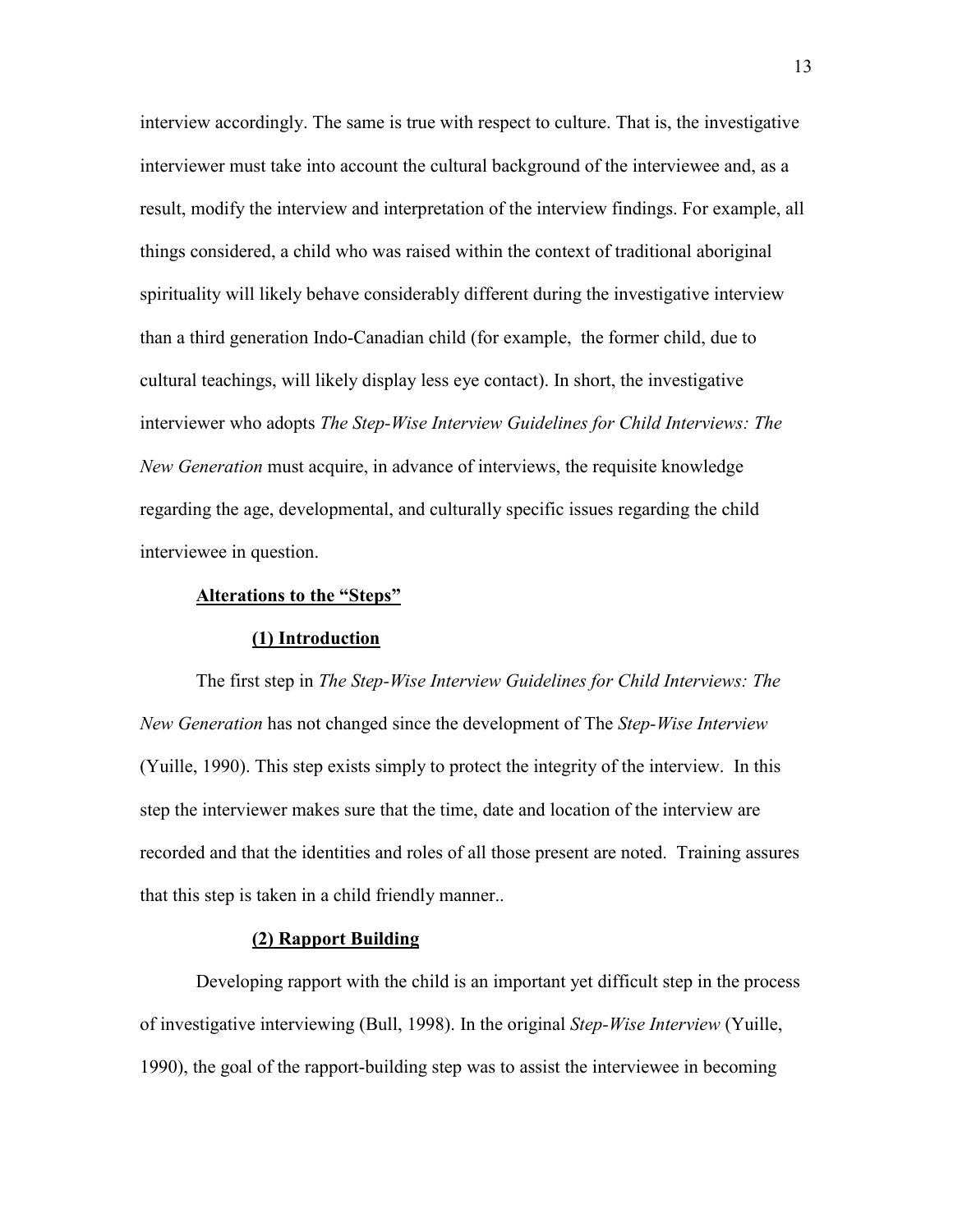relatively comfortable with the interviewer so that the interviewee would be in a position to discuss the topic of concern. An additional purpose of this step is for the interviewer to assess the cognitive and linguistic capacities of the interviewee. These objectives remain in *The Step-Wise Interview Guidelines for Child Interviews: The New Generation*.

However, this step has been expanded. For example, specific techniques are provided to assist the interviewer in evaluating the linguistic level of the child (e.g., vocabulary, sentence complexity, etc.). Similarly, techniques are provided to assess the conceptual level of the child (e.g., concepts such as over, under, inside, outside, before, after). These assessments provide a foundation for subsequent assessment of any allegations the child makes. Also, as a consequence of these improvements, the interviewer is better able to assess baseline information about the child and, thus, can detect any change from baseline, which is integral to the accurate evaluation of truthfulness (Cooper et al., in press). Also, as interviews should focus, in part, on evaluating stylistic and paralinguistic factors in the interviewee's speech (McCann, 1998), the establishment of a baseline for these factors becomes important and should be assessed at this stage. Finally, the interviewer assesses the child's memory during the Rapport Phase. This is done by having the child provide as much detail as he or she can about a positive, important event (e.g., a recent birthday, holiday, field trip, sporting event). The quality and quantity of detail in this memory serves as a foundation for the evaluation of the detail provided about the alleged abuse.

### **Interview Rules**

In the original *Step-Wise Interview* (Yuille, 1990), a discussion of interview rules was the third step in the interview. This step is e not included in the "steps" of *The Step-*

14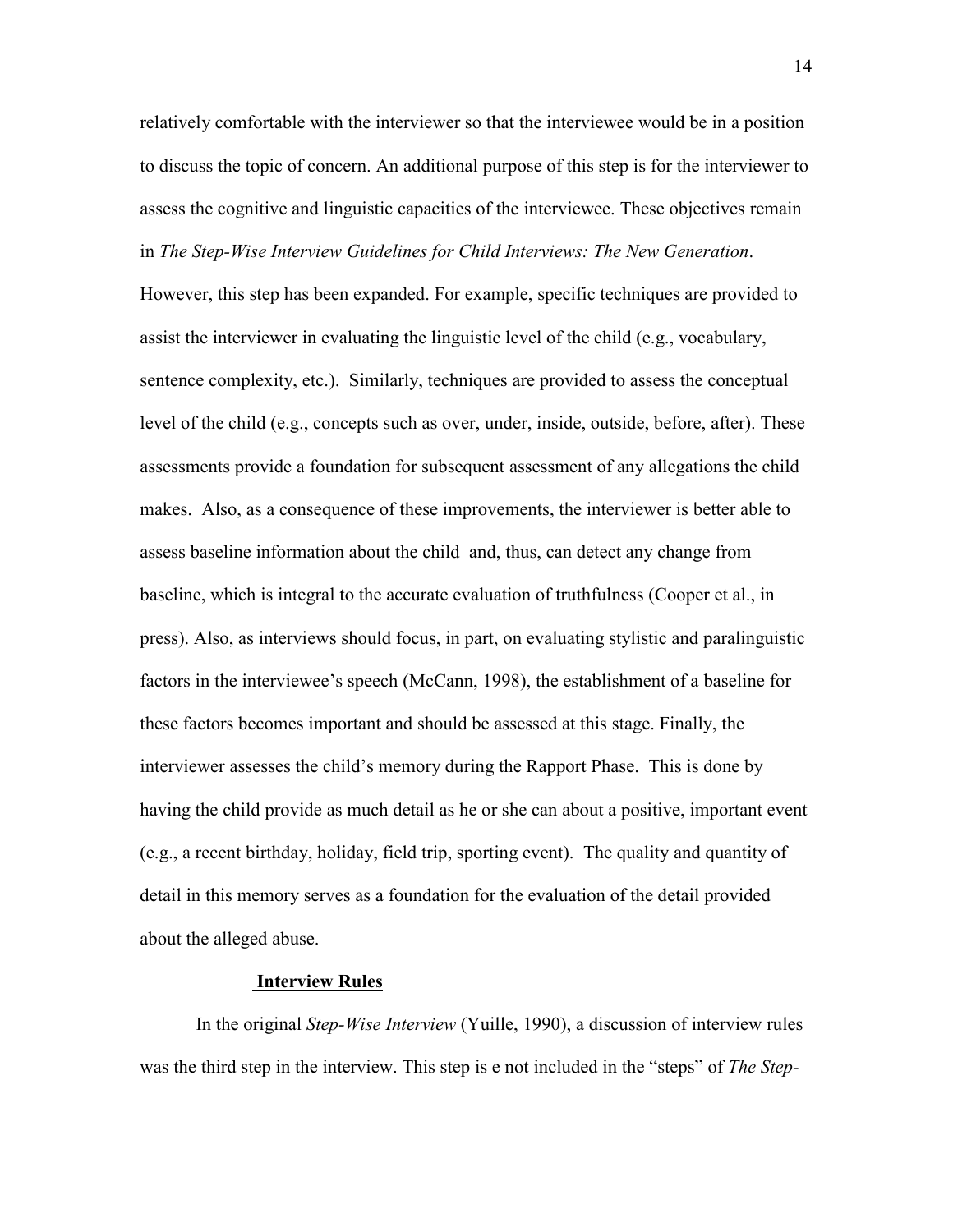*Wise Interview Guidelines for Child Interviews: The New Generation*. Through clinicalforensic experience, it was discovered that some children, particularly preschool age children (e.g., less than 6 or 7 years of age), had a difficult to impossible time understanding the rules when they were discussed in a formal step. Further, research from developmental psychology suggests that, generally speaking, preschool age children do not have the requisite attention span and cognitive capacity to comprehend a set of rules that are largely applied in a somewhat abstract fashion at the early states of an interview. Rather, research and clinical forensic experience suggests that preschool age children are better suited for "in vivo learning" – that is, learning by experience (e.g., via play, imitation). In fact, it is more effective for children, particularly preschool age children, to have the interview rules reinforced throughout the interview as they arise. For example, if a child says 'I think this is what happens next but I am not sure.' The interviewer can then present the rule: 'Thank you, please let me know when you are not sure of something.' Consequently, the interview rules are now provided as an appendix to the Guidelines (see Appendix One). The interviewer learns the eight rules and anytime a child spontaneously follows a rule the interviewer reinforces it (e.g., "… that's good Johnny … it's ok to say I don't remember … I am only interested in hearing about things that you can remember"). An added bonus of reinforcing the interview rules when the child is correctly subscribing to them is that if helps maintain rapport and the smoothness of the interview process.

In addition to potential problems with young children, providing a list of interview rules to older children /adolescents has potential drawbacks. For example, clinical-forensic experience suggests that providing a list of interview rules at the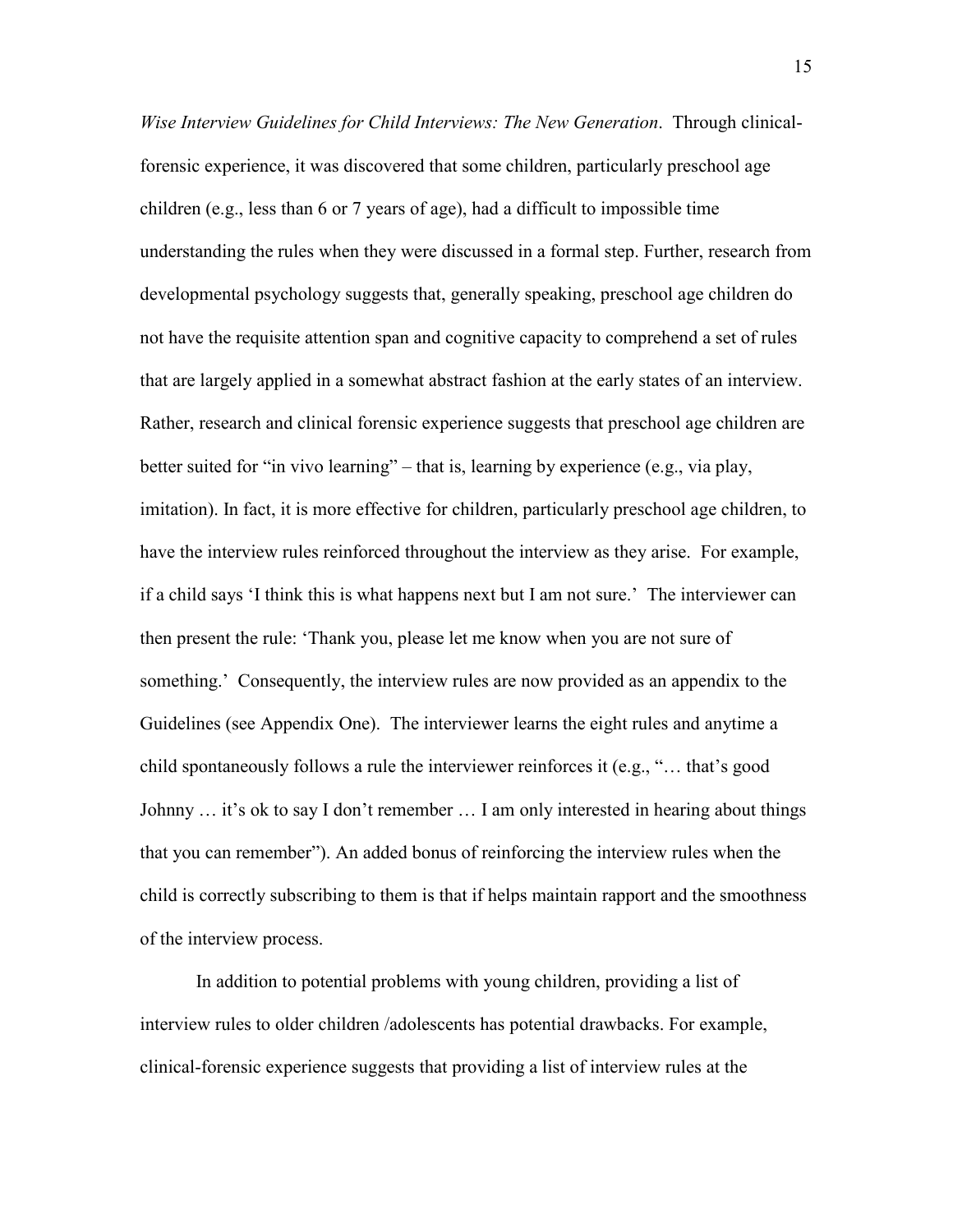beginning of the interview to older children / adolescents may results in feelings of being 'talked down to', which is at odds with developing rapport. Moreover, in practice, interview rules have sometimes been discussed as a series of leading questions, an approach that is inconsistent with *The Step-Wise* approach to interviewing.

## **(3) Establishing The Need To Tell the Truth (Optional)**

This step was a requirement in the original *Step-Wise Interview* (Yuille, 1990) but is now optional (i.e., not required) in *The Step-Wise Interview Guidelines for Child Interviews: The New Generation*. Initially, this step was added for child interviews at the behest of prosecution lawyers so that it was clear that the child had an obligation to tell the truth (it is interesting to note that this step has never been applied to adult investigative interviews). As noted earlier, it was traditionally thought, a priori, that children could not distinguish reality from fantasy. This was based upon a cultural belief, there has been no research to show that children cannot reliably distinguish truth from make-believe. More recently research has refuted this belief (e.g., Golomb & Galasso, 1995) and it has been demonstrated that, when interviewed properly, children can produced accurate and credible accounts of their past experiences (Ceci & Bruck, 1993). It should be noted, however, that although most children know the conceptual differences between lying and truth telling and can understand the obligation to tell the truth, such does not necessarily translate into action. Indeed, it has been demonstrated that children will lie to hide their own transgressions (Talwar et al., 2002) and experience indicates that some children, for a variety of reasons (e.g., coercion and threats from the alleged perpetrator), will lie about what has or not has happened to them, irrespective of whether an obligation to tell the truth was discussed. Thus, neither the articulation of the concept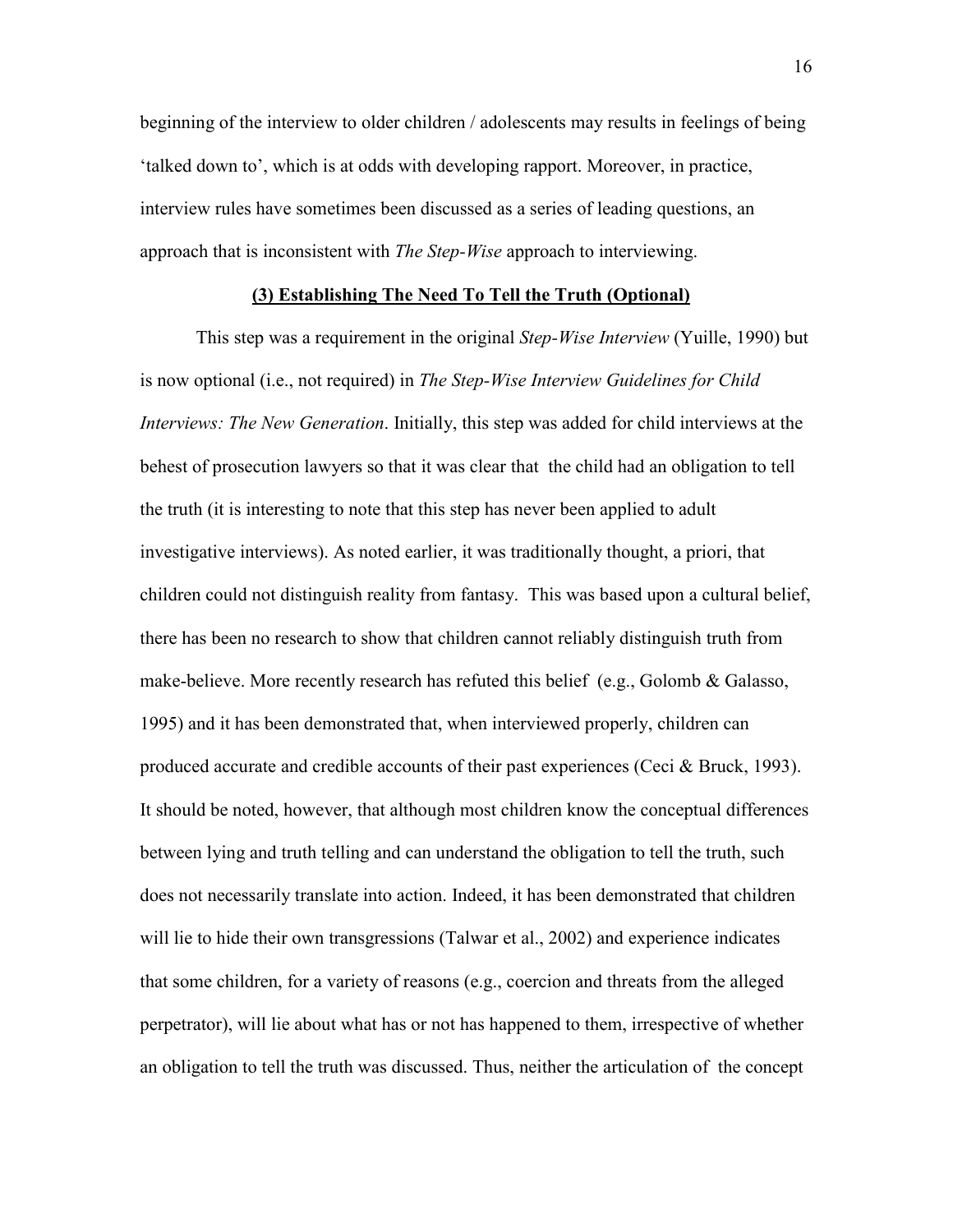nor a promise to tell the truth is necessarily effective in assuring that the truth will be told. This is not an issue particular to children. Adults can and do lie after promising to tell the truth. Thus, the inclusion of this step has become optional. The interviewer should be guided by local practice (the advice of the prosecutor) concerning whether to include this step and where in the interview to place it.

If this step is included it should be done in a child oriented fashion. In many interviews that we have reviewed the request to tell the truth is presented as a test for the child, sometimes even involving pictures of children lying and telling the truth. This approach is not child friendly and potentially interferes with rapport building. Sometimes, interviewers have indicated to interviewees that they will not '… be in trouble' if they tell the truth. Of course, there is no way to know what such a statement means to an interviewee and there is no way to predict with certainty what will or not happen to an interviewee in the future. Thus, statements of this kind should be avoided.

The new generation approach to this step involves the following: the interviewer says to the child 'While we are talking today I am going to make sure that everything that I tell you is the truth. What does it mean when I say that?' This wording will be varied to make it age appropriate. Thus, the topic of truth is at first related to the interviewer and not a demand of the child. After the topic has been canvassed, if the child understands the concept, the interviewer says: 'So you do know what it means when I say I will only talk about things that are true. Will you make me that same promise?' In this way, the issue of truth is shared rather than a demand made of the child.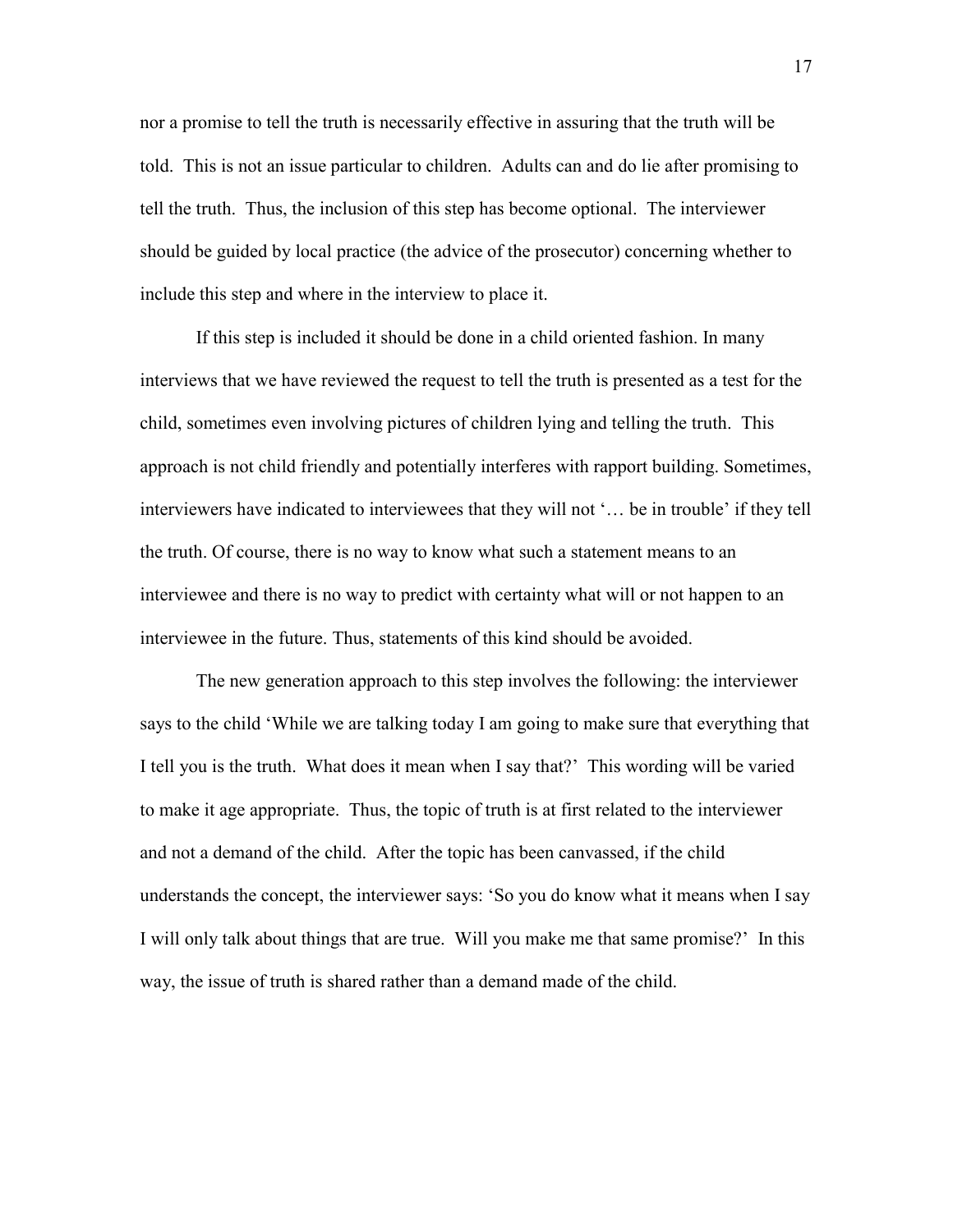### **(4) Introducing The Topic Of Concern**

The revised guidelines include more ways of conducting this step in comparison to those outlined in the original *Step-Wise Interview* (Yuille, 1990). For example, the investigative interviewer may pose the following questions to the interviewee: "… Do you know why you are here today" or "… is there something that you want to talk to me about?" If these questions do not prove successful, it is suggested that the interviewee utilized the following: "… my job is to talk to kids about things that have happened to them. Can you tell me about something good that happened to you?" and subsequently: "… Can you tell me about something bad that has happened to you?" The aforementioned queries are *Step-Wise* in nature, that is, they proceed from the most general type of questioning to more specific queries. It is wise to model the *Step-Wise*, funnel approach (i.e., from general to specific) as much as possible during different phases of the interview (e.g., when probing for unrelated events during rapport building) as it demonstrates consistency to the child interviewee and thus provides them with some understanding of what to expect as the interview unfolds. The training includes up to a dozen different ways to introduce the topic of concern.

### **(5) Disclosure Phase**

In the original *Step-Wise Interview* (Yuille, 1990), the disclosure phase included three separate steps: the free-narrative phase, followed by open-ended questions and, then, specific questions. In *The Step-Wise Interview Guidelines for Child Interviews: The New Generation*, these steps have been integrated into one phase with a number of parts. Consistent with the original *Step-Wise Interview*, however, there is a still a funnel approach to questioning: investigative interviewers should proceed from the most general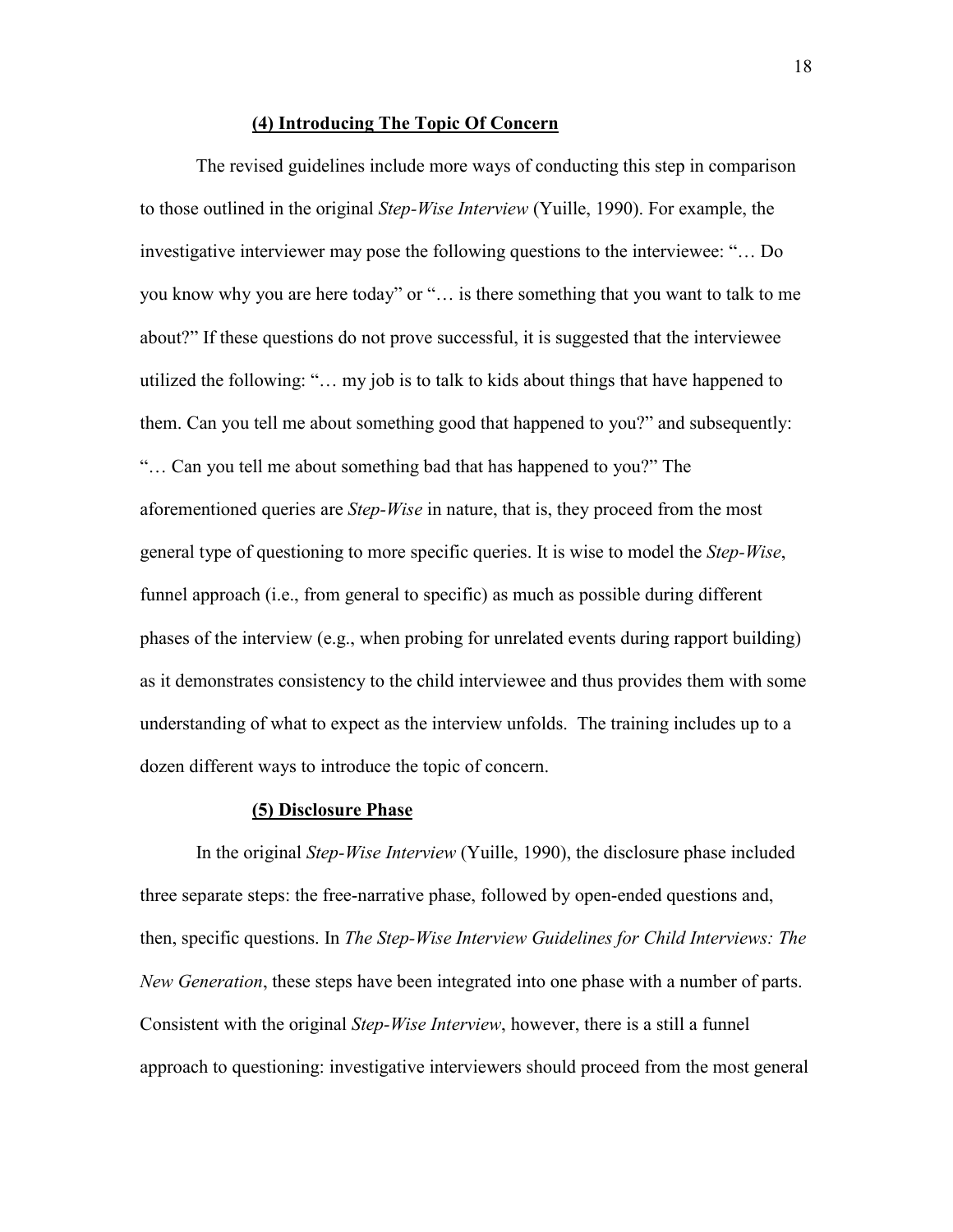form of questioning (i.e., elicit a free narrative) to more specific forms of questioning (e.g., open-ended questioning), as necessary.

### **(a) Free Narrative**

In many respects, the free narrative part of the disclosure phase is arguably the most important component of any investigative interviewing technique for children in that it leads to the most unbiased information reported by child witnesses (Steward, Bussey, Goodman, & Saywitz, 1993). Research indicates, for example, that open ended and specific questions may result in less correct information and confabulations in comparison to the free narrative stage of interviewing (Dent & Stephenson, 1979; Larsson et al., 2003). Thus, it is unfortunate that some law enforcement professionals rely heavily on specific questioning rather than eliciting a free narrative (Fisher, Geiselman, & Raymond, 1987). Indeed, in some child sexual abuse investigations, it has been shown that approximately 90% of the questions asked to children were specific in nature, thus mostly requiring a yes or no response (McGough & Warren, 1994).

Clearly, evidence-based practice suggests that the disclosure phase of an investigative interview, particularly for children, should commence by eliciting an unbiased, un-interrupted free narrative (e.g., "Please tell me everything that you can remember about … please remember that I was not there at time …"). The objective at this stage of the interview it to elicit an episodic memory; that is, an account of a specific event. It is not uncommon, however, for victims of repeated crimes to have a script memory for their multiple victimizations. A script memory reflects the blending together of similar episodes into a script (Ceci & Bruck, 1993). Everyone has scripts. For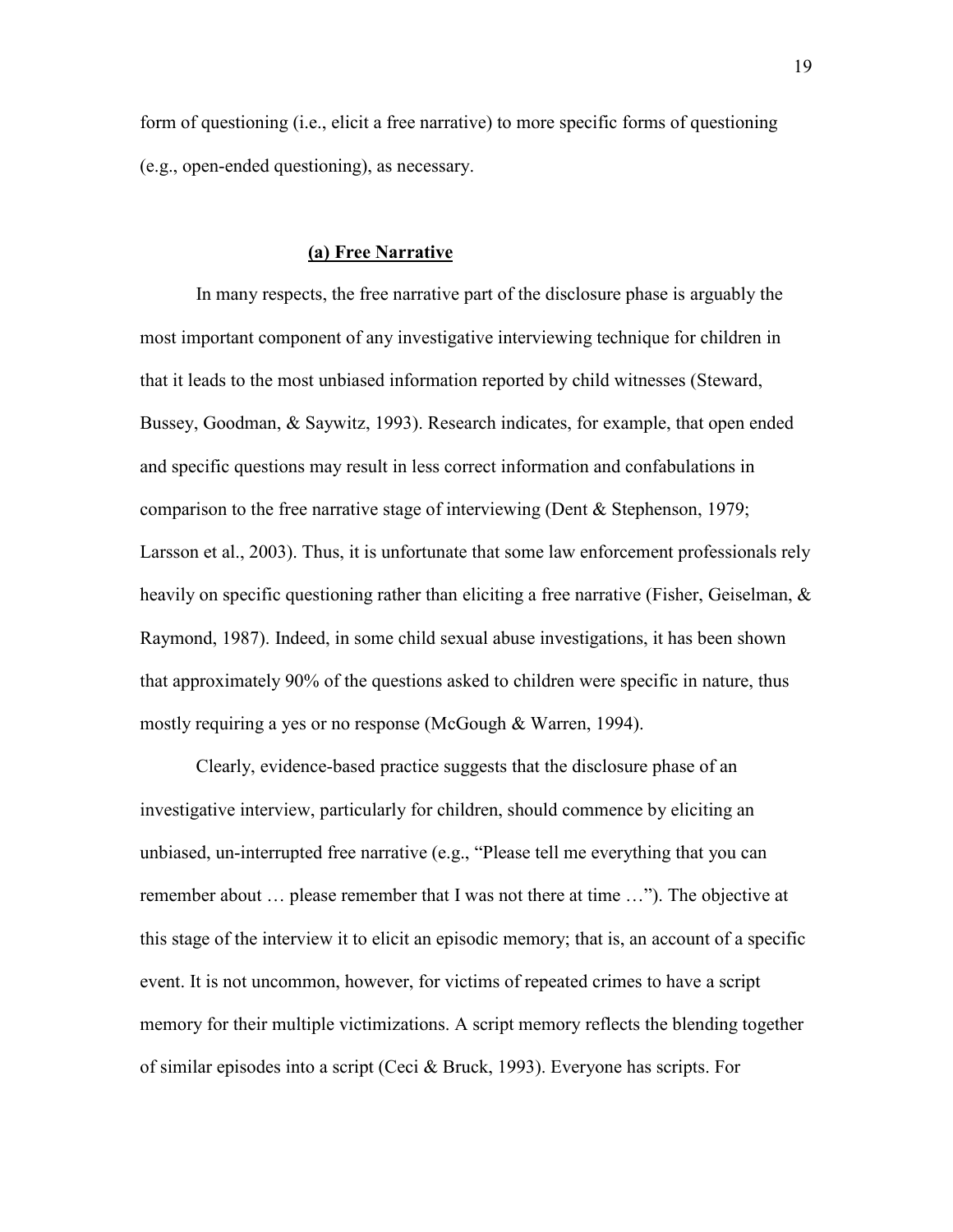example, a script for grocery shopping usually encompasses formulating a list of needed items, driving to the supermarket, retrieving items from the aisles, paying the cashier, etc. More germane to the present chapter are script memories of crimes. For example, victims of repeated child sexual abuse may have a general recollection of typically or usually happened (King & Yuille, 1987). When repetitive instances of abuse occur most of the specific episodes will be forgotten. Instead the child will retain the script of the blended episodes (Yuille & Daylen, 1998). The only episodes that will be retained over multiple events will be script violations, that is, the child will remember the episodes that did not follow the script. Script memories are often distinguished from narrative memories of specific events by the linguistic form of description (e.g., generalized nature, use of conditional verbs verbs; Nelson & Gruendel, 1981). In Cooper's (1999) study, for example, a few participants had script memories for repeated child sexual abuse. Invariably, their memories for the abuse commenced with the phrase, 'he used to.'

If the investigative interviewer receives what appears to be a script memory from the child interviewee, the script should be exhausted for detail in a stepwise fashion (i.e., elicit a free narrative for the script followed by open-ended questions and then specific questions if necessary; see below). Subsequently, the interviewer should ask for script violations. Each specific episode should be exhausted in a step-wise fashion before proceeding to another episode. Individual script violations are, by definition, separate instances and, thus, the recall of such are separate episodic memories. Of course, if the interviewee does not report a script memory, the episodic memory (or memories) should be exhausted for detail in a step-wise manner. That is, at the free narrative step, the interviewer should simply allow the interviewee to recount the event un-interrupted. The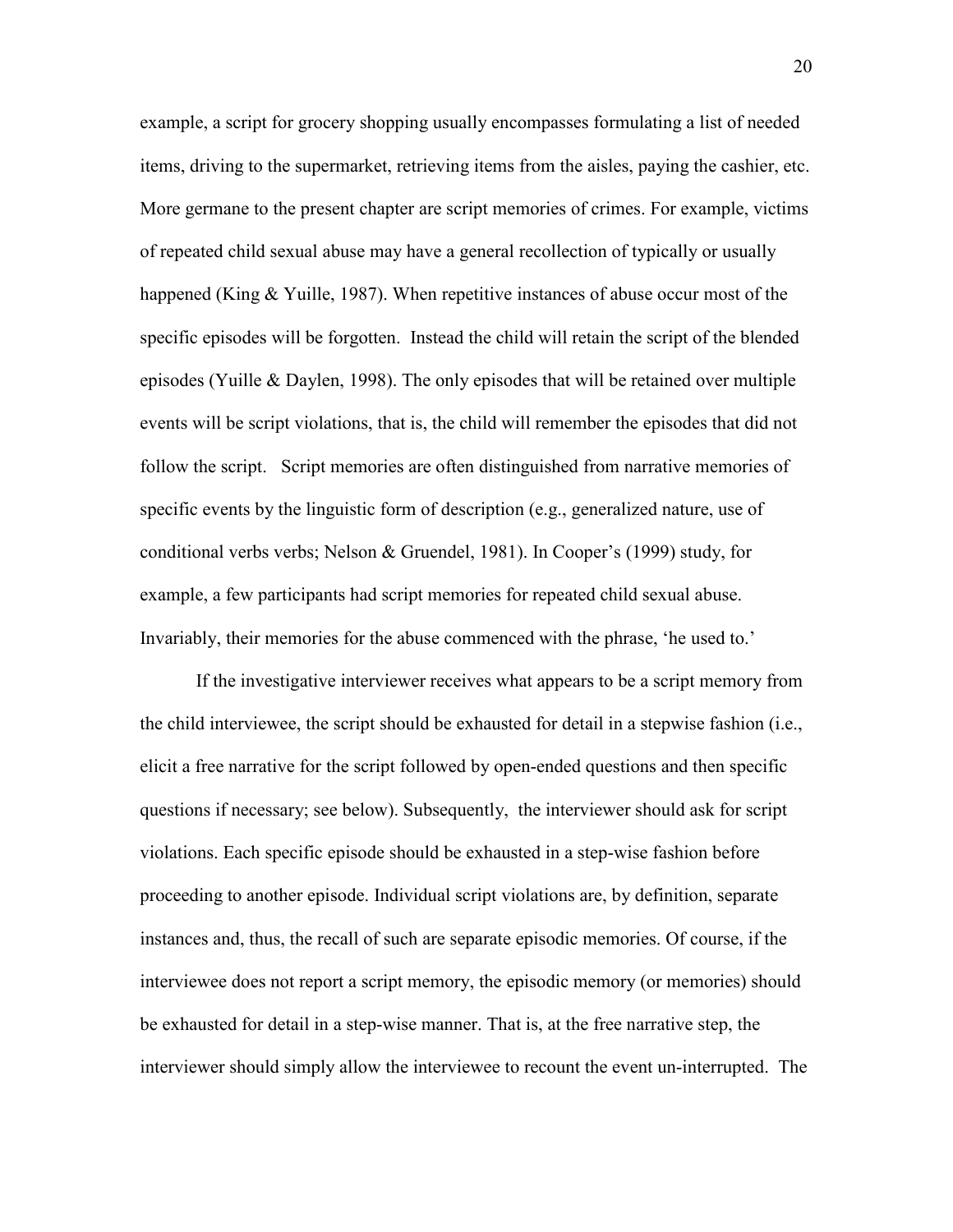only questions asked during this part of the interview are questions like: 'What else do you remember?'; 'Did something else happen?'; 'What happened next?'

## **(b) Open-ended Questions**

After the child has finished their free narrative (i.e., after a sufficient pause and it appears clear that the child is not merely thinking harder in order to provide more information), open-ended question are of the 'Wh' variety, that is, these questions are request for more information about 'Who', 'Where', 'When', and 'What' happened. For example, an interviewer might ask: 'Tell me who was there in the room?' The child might say: 'My uncle and me.' The interviewer would then ask: 'What did your uncle look like?' A subsequent question would be: 'What do you remember about what your uncle was wearing?' Note the funnel-like nature of this series of questions: the questions begin with the broadest form and proceed to more narrow forms of questions.

### **(c) Specific Questions:**

If it appears that the memory for a specific event has not been exhausted for detail and /or if there are aspects of the account that require clarification, it may be necessary for the interviewer to ask specific questions following the completion of open-ended questions. The form of the specific questions is of considerable importance, as it has been empirically demonstrated that the accuracy of children's responses to specific questions is differentially impacted by divergent question structure. For example, research indicates that the use 'wh-'questions are significantly more likely to produce accurate response or 'I don't know' responses in comparison to specific questions that simply require the child to respond with 'yes' or 'no' answers (Peterson, Dowden, & Tobin, 1999). These results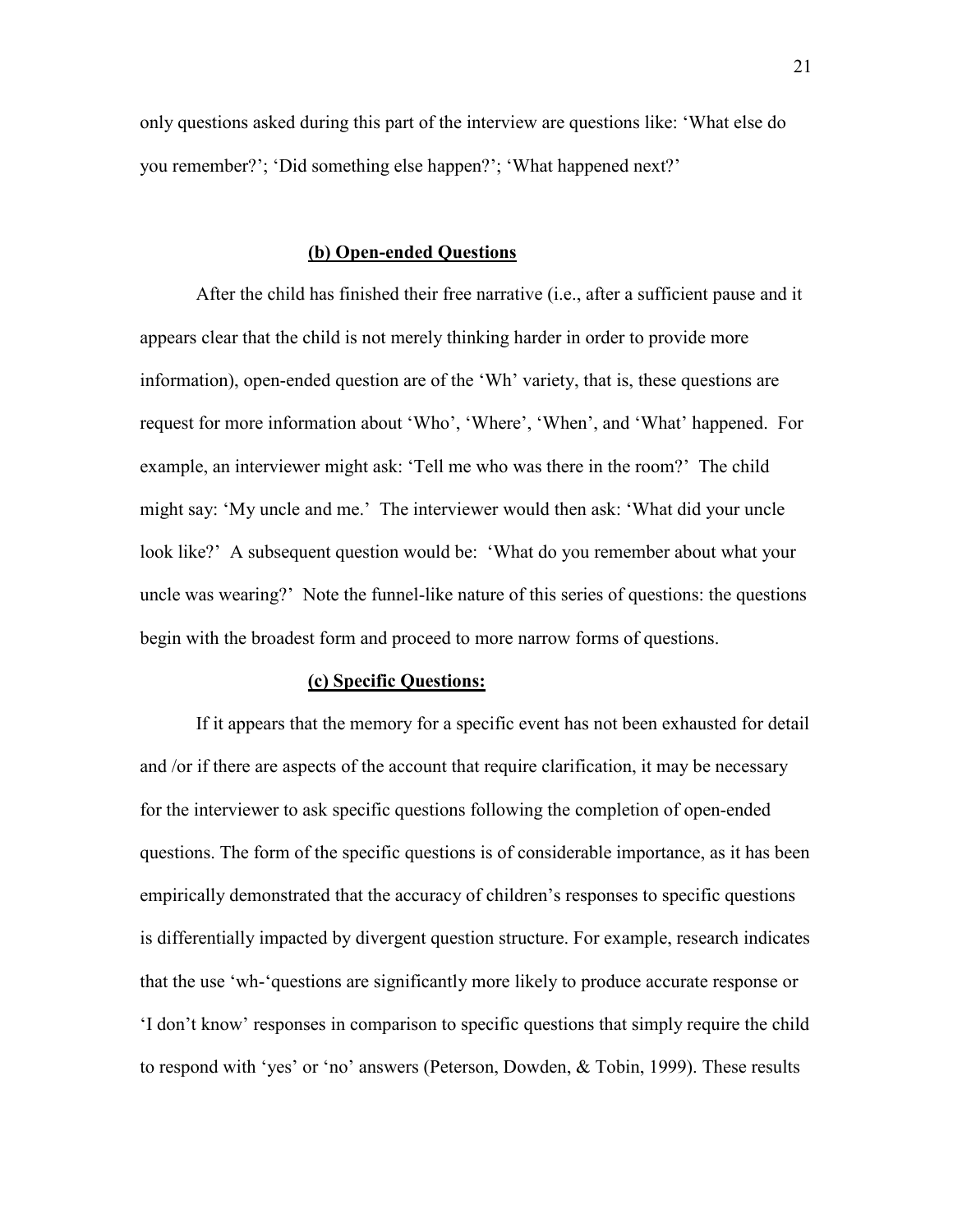relate to the reality that the latter type of questions, that is, questions that have the answers embedded within, are inherently suggestive. Thus, it is not uncommon for children to provide a response to such questions, irrespective of the whether the response is based on their memory. While specific questions can be asked they should never be leading or suggestive.

As an example, consider a case in which a child has disclosed genital fondling by an adult. During the disclosure phase the child also indicated that she was wearing a sno suit. The interviewer could ask the following specific question: 'I need you help to understand what happened. You said that the man touched your pee-pee and that you had on your snow suit. Tell me how that happened.'

### **(6) Closure**

The last step in *The Step-Wise Interview Guidelines for Child Interviews: The New Generation* has not been altered since the development of The *Step-Wise Interview* (Yuille, 1990). Regardless of the outcome of the interview the child is thanked for his or her participation. The child is asked if she or he has any questions and if so they are answered. Finally, the child is told what will happen next in the process.

### **Additional Techniques**

Some research suggests that the use of toy props and /or anatomically detailed dolls increases the amount of information children can recall from stressful events without a concurrent increase in errors (e.g., Goodman, Quas, Batterman-Faunce, Riddlesberger, & Kuhn, 1997). However, clinical-forensic experience suggests that, when used in actual investigative interviewing contexts, anatomically detailed dolls are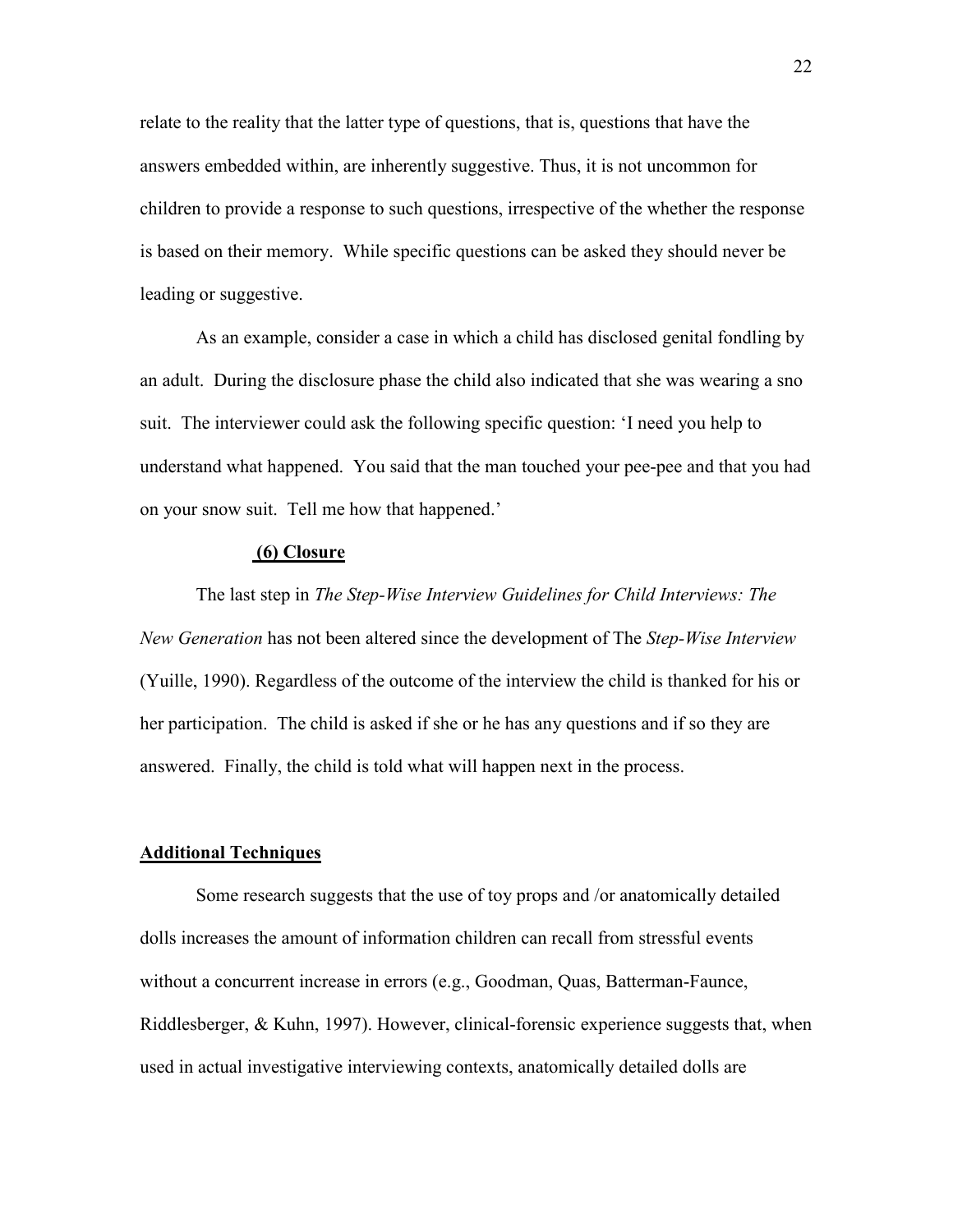inherently suggestible and may lead to the production of false information. Consequently, the use of these dolls should generally be avoided, although on rare occasions they may be used to clarify a disclosure. That is, a child with limited expressive ability who has already disclosed abuse may use the dolls to clarify the nature of the touching or the sexual act.

The training in the use of *The Step-Wise Guidelines for Child Interviews: The New Generation* also includes an examination of a variety of additional interview tools. These include The Cognitive Interview (to be used only with pre-adolescent and adolescent children), the use of drawings (e.g., drawings to which anatomical details are added; drawings of floor plans), and when to request a repetition of an allegation from a child.

Throughout the training the need for objectivity is stressed. To this end, the stepwise approach is presented as part of The Balanced Investigation. The Balanced Investigation requires that the investigator/interviewer maintain objectivity by always entertaining alternative hypotheses as the case unfolds. That is, throughout the investigative process alternative explanations are generated for the emerging fact pattern. Similarly, throughout the interview of the child the interviewer is constantly creating alternative hypotheses to explain what the child is saying and the interviewer is weighing those hypotheses. At the end of the investigation the investigator develops a narrative to explain the existing facts. Once the narrative is developed the investigator then tries to disprove the narrative. Only if the narrative stands up to this challenge are any conclusions drawn about the case.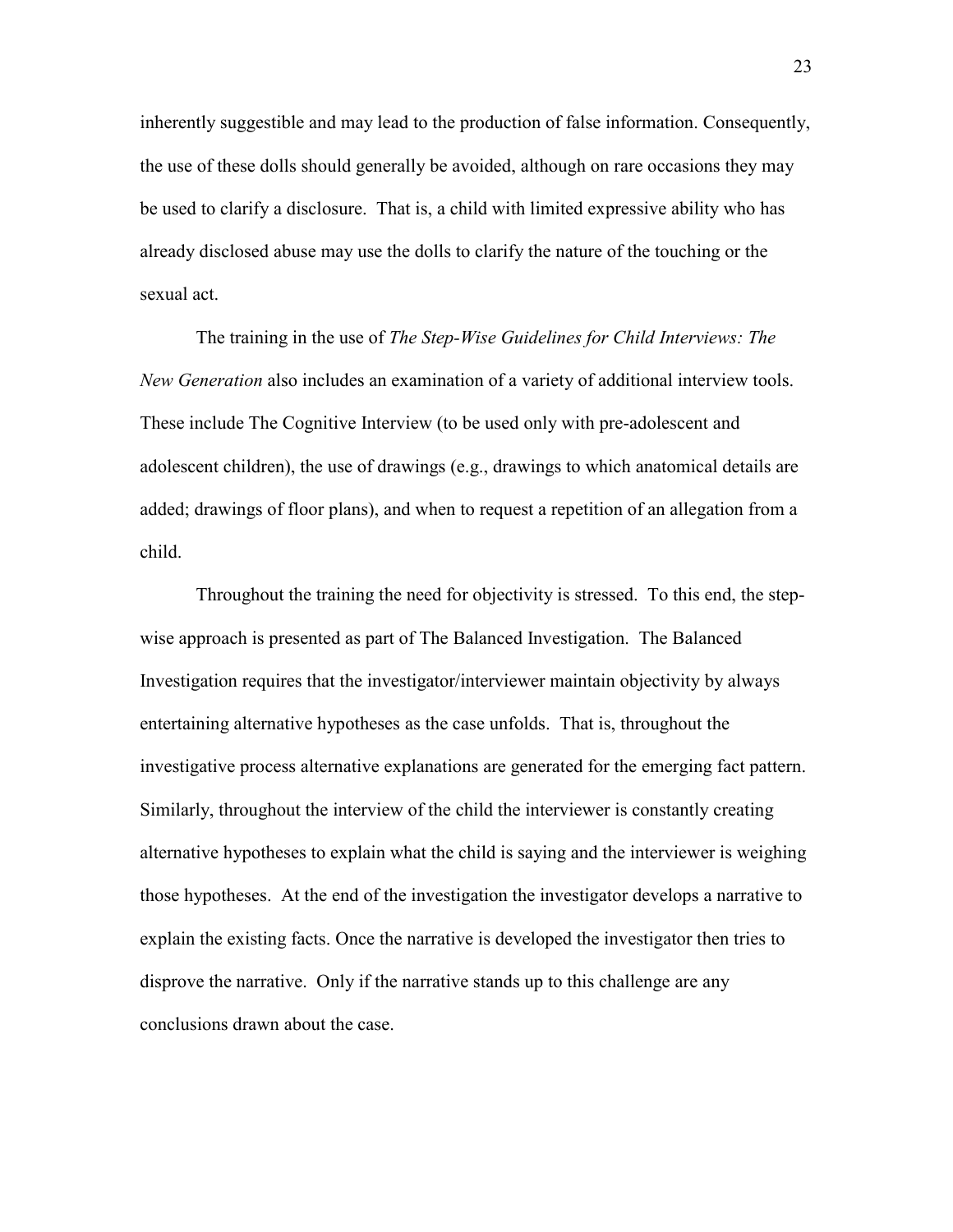## **Other Issues**

#### **Advancements in Statement Validity Analyses**

*The Step-Wise Interview Guidelines for Child Interviews: The New Generation* is an investigative interviewing approach that serves as basis for the accurate assessment of credibility. In fact, it is not possible to effectively assess the credibility of a verbal statement without the use of a high quality interview. For this reason, techniques such as *The Step-Wise Interview* (Yuille, 1990) and *The Cognitive Interview* (Fisher & Geiselman, 1992) have often been utilized as part of a multi-component investigative technique often referred to as Statement Validity Analysis (SVA; Horowitz, 1991; Yuille, 1988). One component of SVA is Criteria Based Content Analysis (CBCA), a set of criteria that are applied to a verbal statement (Griesel & Yuille, 2005)**.** The theoretical underpinnings of CBCA are based on the Undeutsch Hypothesis that there are quantitative and qualitative differences between the recall of events based on experience and those bases on invention. Depending on the version utilized, 19 criteria (Steller, 1989, Steller & Koehnken, 1989) or 24 criteria (Cooper, Ternes, Griesel, Viljoen, & Yuille, 2005) have been utilized in research and clinical-forensic practice to assess the credibility of a statement. At the time of the creation of *The Step-Wise Interview* (Yuille, 1990) CBCA had received relatively little empirical attention. However, since this time, it has been the subject of extensive research (for review, see Griesel & Yuille, 2005). The general flavor of the results of recent CBCA research is that truthful accounts of events contain more CBCA criteria than false accounts (for review, see Vrij, 2005). These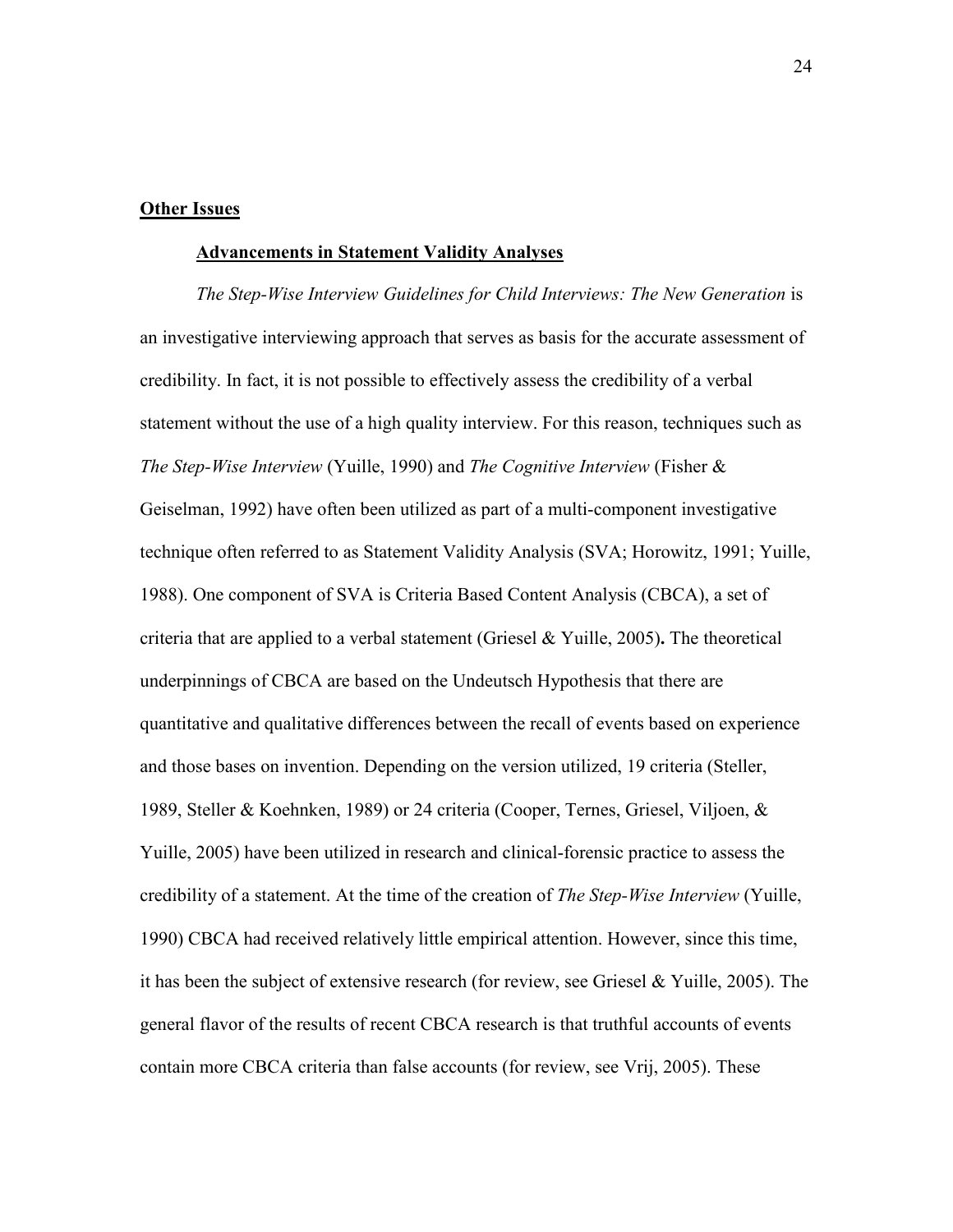findings have been demonstrated with both children (e.g., Lamb et al., 1997; Vrij et al., 2002) and adults (e.g.., Vrij, Edward, & Bull, 2001) A truth bias has almost invariably been demonstrated, in that truthful accounts are correctly identified more so than deceptive accounts when CBCA is utilized on its own (e.g., 76% vs. 68%; for review, see Vrij, 2000). Although CBCA is a qualitative procedure, it has been criticized for lacking empirically based cut offs and a quantitative scoring system (McCann, 1998). CBCA is not a test and should be incorporated with other information before conclusions are drawn about credibility (e.g., cognitive and verbal skills, motivation, personality; Erdmann et al., 2004).

Research has demonstrated that older children's accounts of truthful events contain more criteria associated with credibility than those of younger children (e.g., Bekerian & Dennett, 1995) and that older children's (e.g., ten and eleven years old) truthful accounts contain less CBCA criteria than those of adults (Vrij, Akehurst, Soukara, & Bull, 2002). These findings illustrate the reality that younger children have relatively less developed verbal and cognitive skills than older children who, in turn, have less developed verbal and cognitive skills than adults (Erdmann et al., 2004). Indeed, research indicates that, as individuals develop, their cognitive and verbal complexity increases, allowing for richer accounts of their past experiences (McCann, 1998) and, in some cases, more accurate memories (Powell, Thomson, & Ceci, 2003). This simply reflects the basic problem in the investigation of allegations made by children: the younger the child the more difficult it will be to assess the credibility of a child's allegations.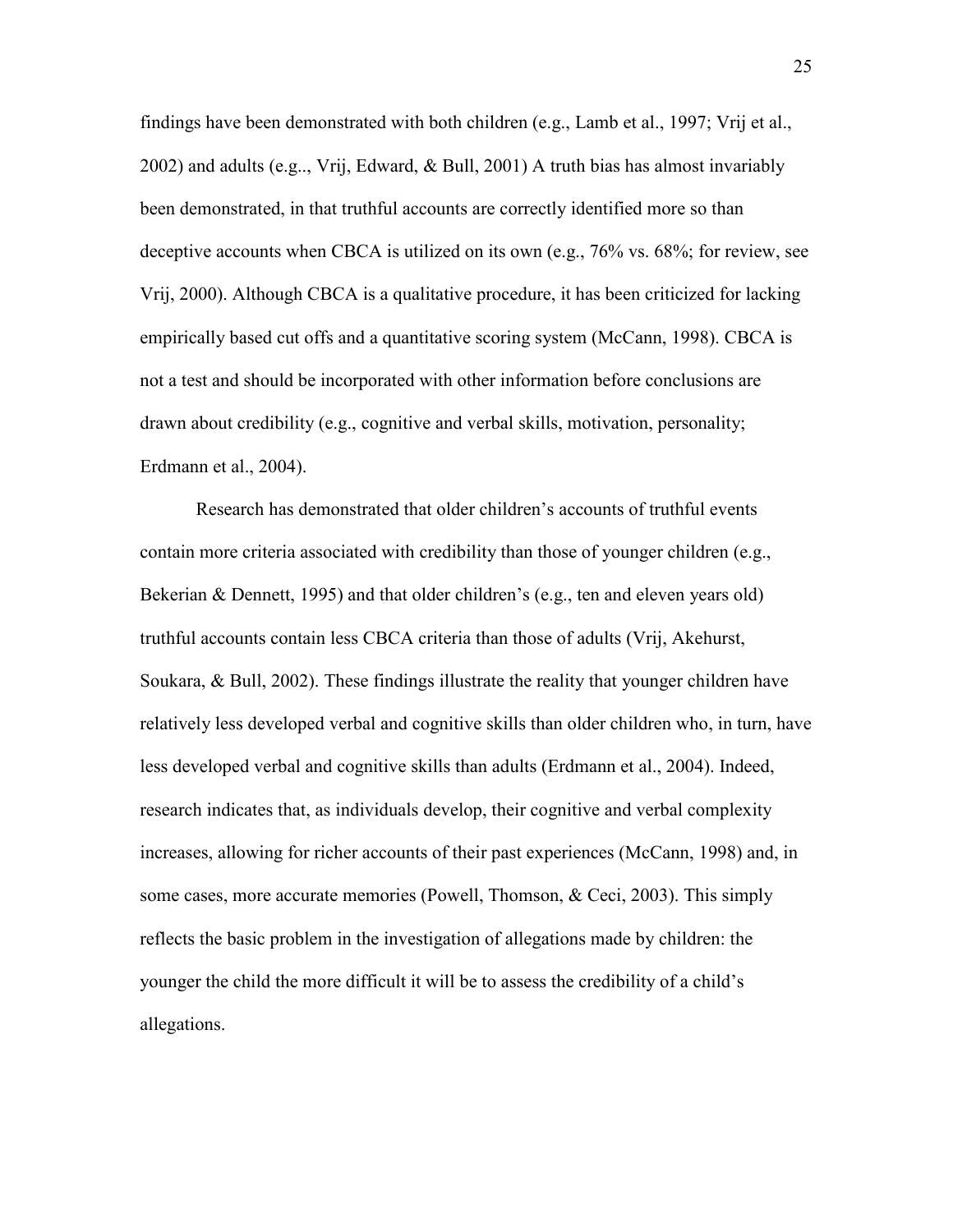### **Empirical Foundation**

*The Step-Wise Guidelines* represent one of the few approaches to child interviewing that have been empirically tested (see Yuille, 1996). The technique was field tested in three communities in British Columbia. Frontline workers (police and child protection) received training in the step-wise approach. Some had the training at the beginning of the project, others only after a year. All participants in the project video taped their child interviews (both before and after training). The interviews were rated by 'blind' raters. However, the raters could tell, with 100% accuracy, within minutes of the start of the interview whether the interviewer had received the training. Trained interviews were more structured, flowed more effectively and were much less likely to involve leading or suggestive questions. Police and child protection workers reported much greater satisfaction with their interviews and investigations after the training. This satisfaction persisted a year after the training. The children and families involved in investigations by trained interviewers were more satisfied with the process than those involved with untrained interviewers.

### **Conclusions**

Any investigation of a crime requires effective interviewing. This is especially the case when the witness if a child due to the greater suggestibility of children. It is also especially true when the investigation is of potential child sexual abuse as often the only evidence is the interview of the child. The knowledge base is sufficient and the practical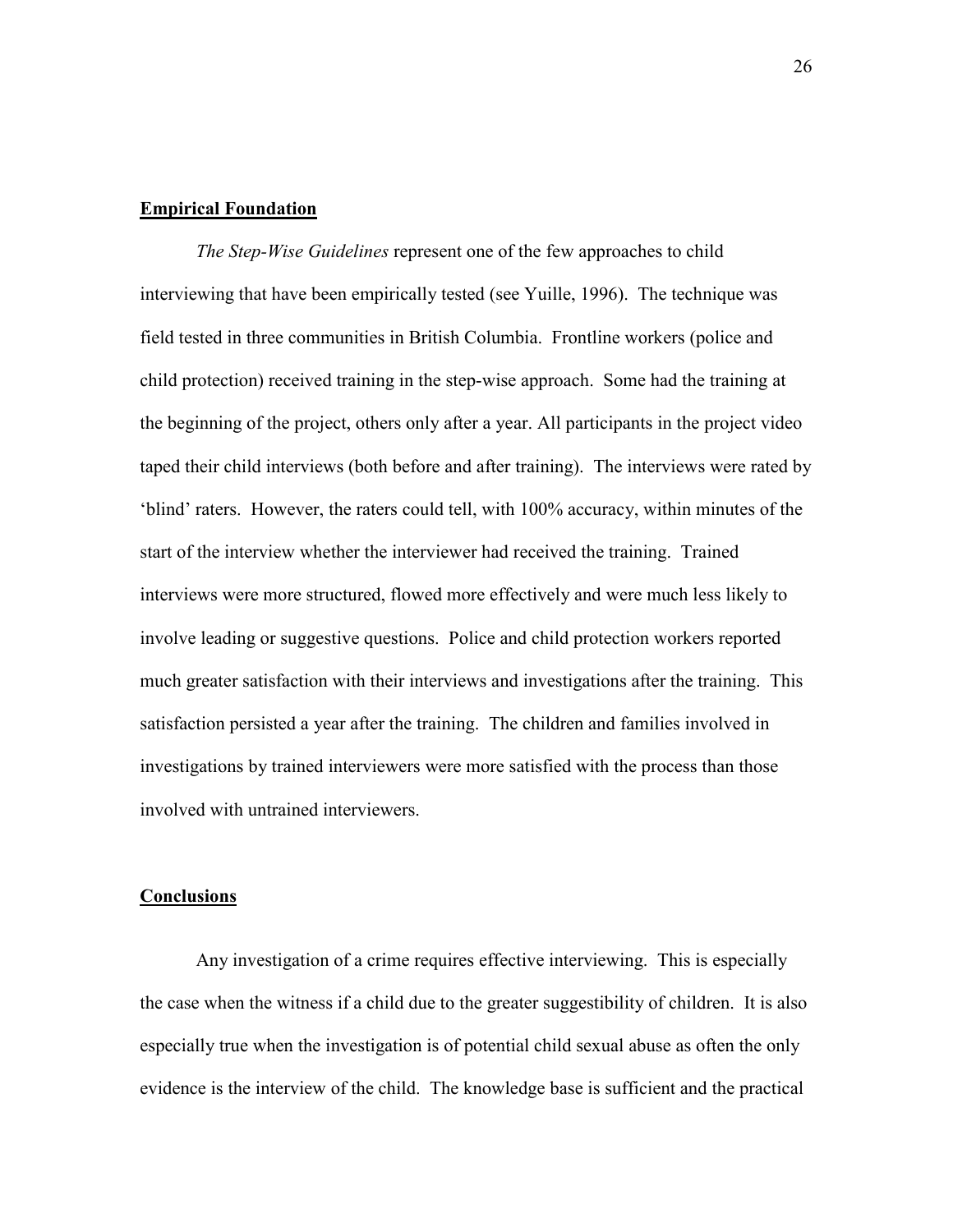experience extensive enough to provide clear guidelines for effective interviewing of children. This chapter has outlined the recent revision of an empirically based approach to interviewing children. This type of approach is essential to insure that a child is given an opportunity to provide his or her own version of events; that the child's version is not contaminated by the interview; and that as much information as possible is acquired to permit an objective assessment of the credibility of the child's allegations.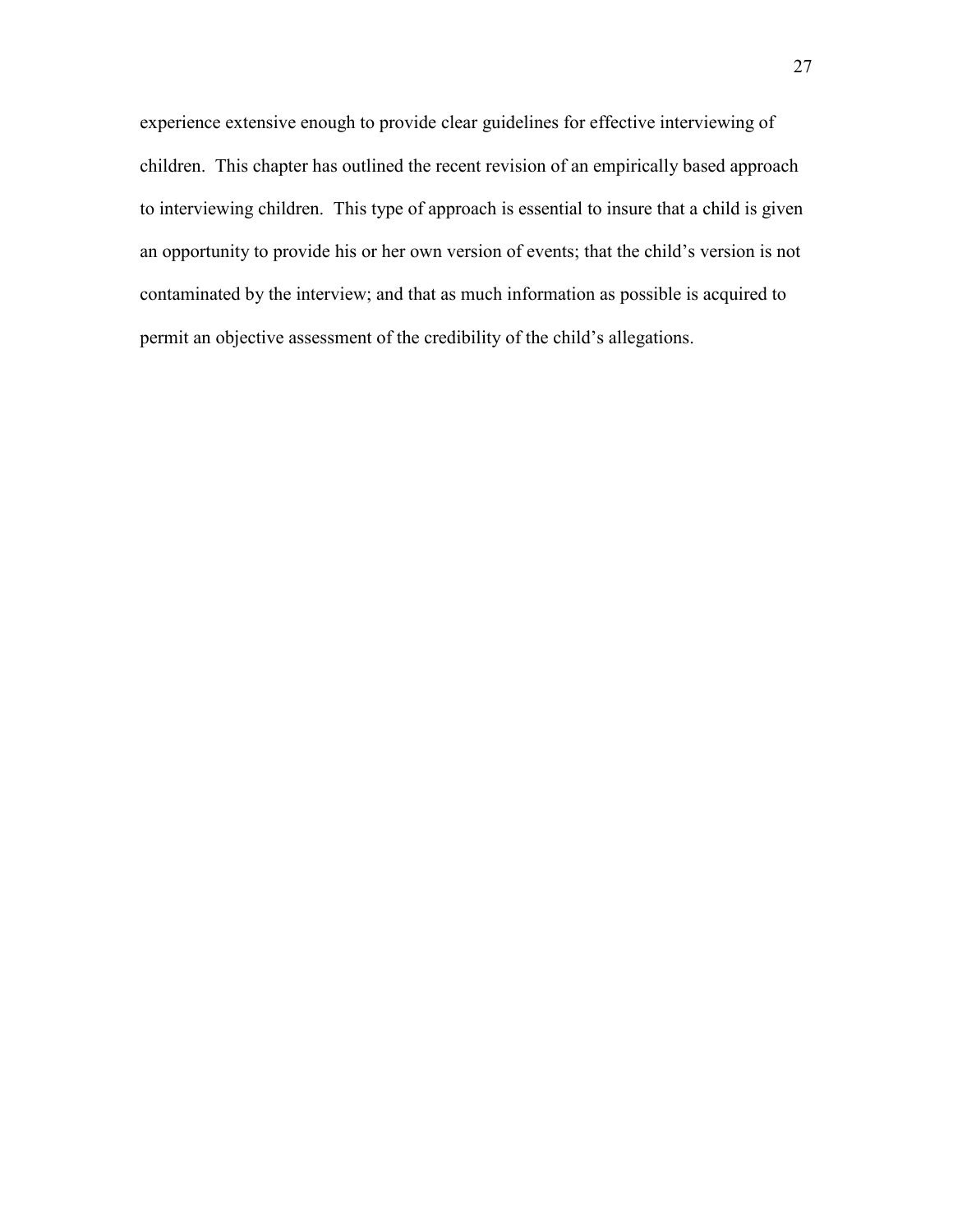### References

American Professional Society on the Abuse of Children (1990). *Guidelines for psychological evaluation of suspected sexual abuse in young children.* APSAC, 332 South Michigan Avenue, Suite 1600, Chicago, Illinois, 60604.

Baker-Ward, L., Gordon, B.N., Ornstein, P.A., Larus, D.M., & Clubb, P.A. (1993). Young children's long-term retention of a pediatric examination. *Child Development, 64*, 1519-1533.

- Bala, N., Lee, K., Lindsay, R.C.L., & Talwar, V. (2000). A legal and psychological critique of the present approach to the assessment of competence of child witnesses. *Osgoode Hall Law Journal, 38*, 409-451.
- Bekerian, D.A. & Dennett, J.L. (1995). Assessing the truth in children's statements. In T. Ney (Ed.), *True and false allegations of child sexual abuse: Assessment and case management* (pp. 163-175). New York: Brunner/Mazel.
- Bruck, M., Ceci, S.J., & Hembrooke, H. (1998). Reliability and credibility of young children's reports. *American Psychologist, 53,* 136-151.
- Bull, R. (1998). Obtaining information from child witnesses. In A. Memon, A. V Bull, A, Vrij, & R. Bull (Eds.), *Psychology and law: Truthfulness, accuracy, and credibility* (pp. 188- 209). London: McGraw Hill.
- Ceci, S. & Bruck, M. (1993). Suggestibility of the child witness: A historical review and synthesis. *Psychological Bulletin, 113*, 403-439.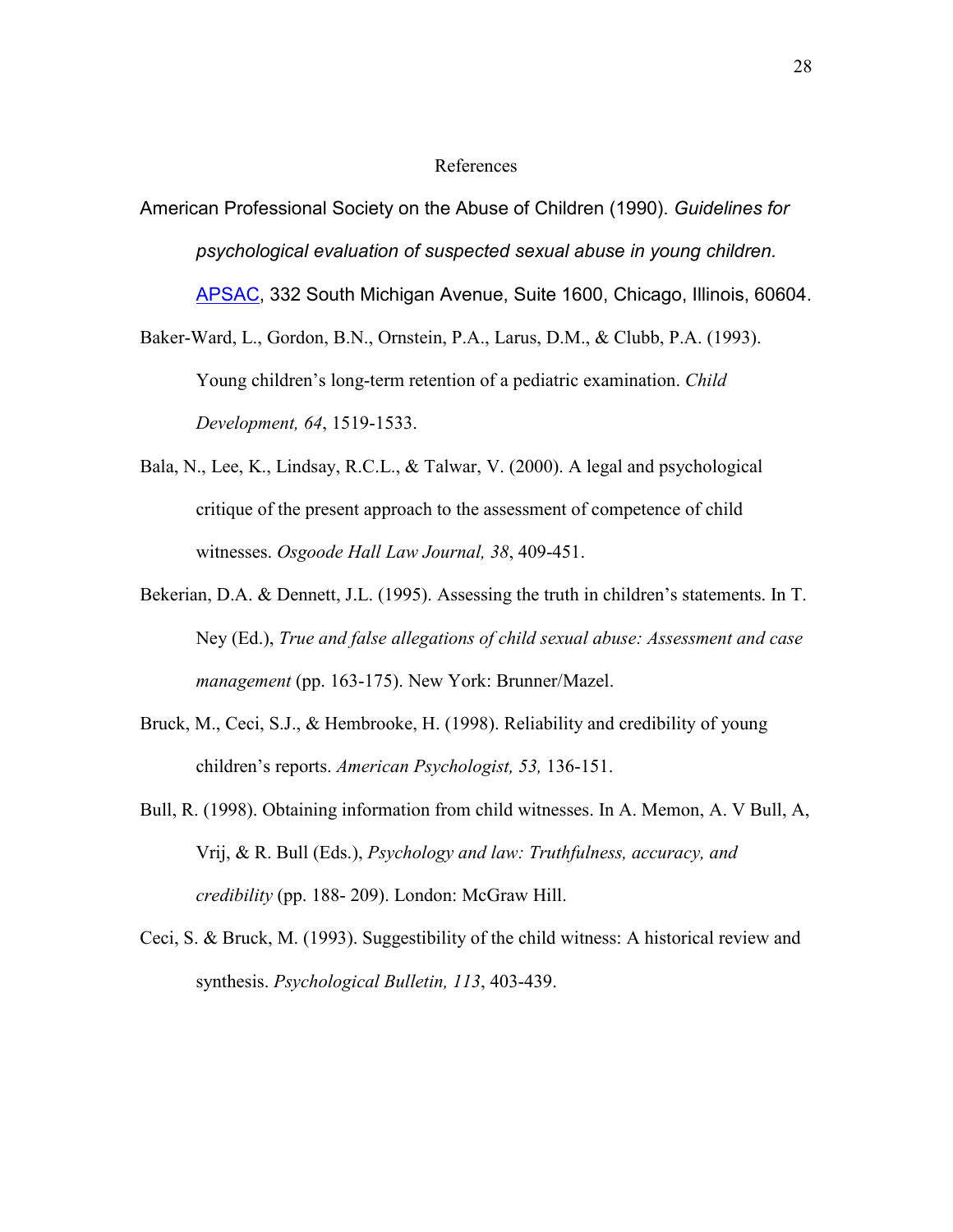- Cooper, B.S. (1999). Post-traumatic stress and dissociative autobiographical memories: Overview and exploratory study in a sample of prostitutes. Unpublished Master's thesis. University of British Columbia, Vancouver, BC.
- Cooper, B.S., Hervé H.F., & Yuille, J.C. (in press). Evaluating truthfulness: Detecting truths and lies in forensic contexts. To appear in R. Bull (Ed.), *Investigative Interviewing*.
- Cooper, B.S., Ternes, M., Griesel, D., Viljoen, S., & Yuille, J.C. (June, 2007). *An examination of the credibility of Canadian offenders' accounts of instrumental and reactive homicides*. Invited paper presented at the 30<sup>th</sup> International Congress on Law and Mental Health, Padua, Italy.
- Dent H., & Stephenson, G.M. (1979). An experimental study of the effectiveness of different techniques of questioning child witnesses. *British Journal of Social and Clinical Psychology, 18*, 41-51.
- Erdmann, K., Volbert, R., & Bohm, C. (2004). Children report suggested events even when interviewed in a non-suggestive manner: What are its implications fore credibility assessment? *Applied Cognitive Psychology, 18*, 589-611.
- Fisher, R.P. & Geiselman, R.E. (1992). *Memory enhancing techniques for investigative interviewing: The cognitive interview*. Springfield IL: Charles C. Thomas.
- Fisher, R.P. Geiselman, R.E., & Amador, M. (1989). Field test of the cognitive interview: Enhancing the recollection of actual victims and witnesses of crime. *Journal of Applied Psychology, 74*(5), 722-727.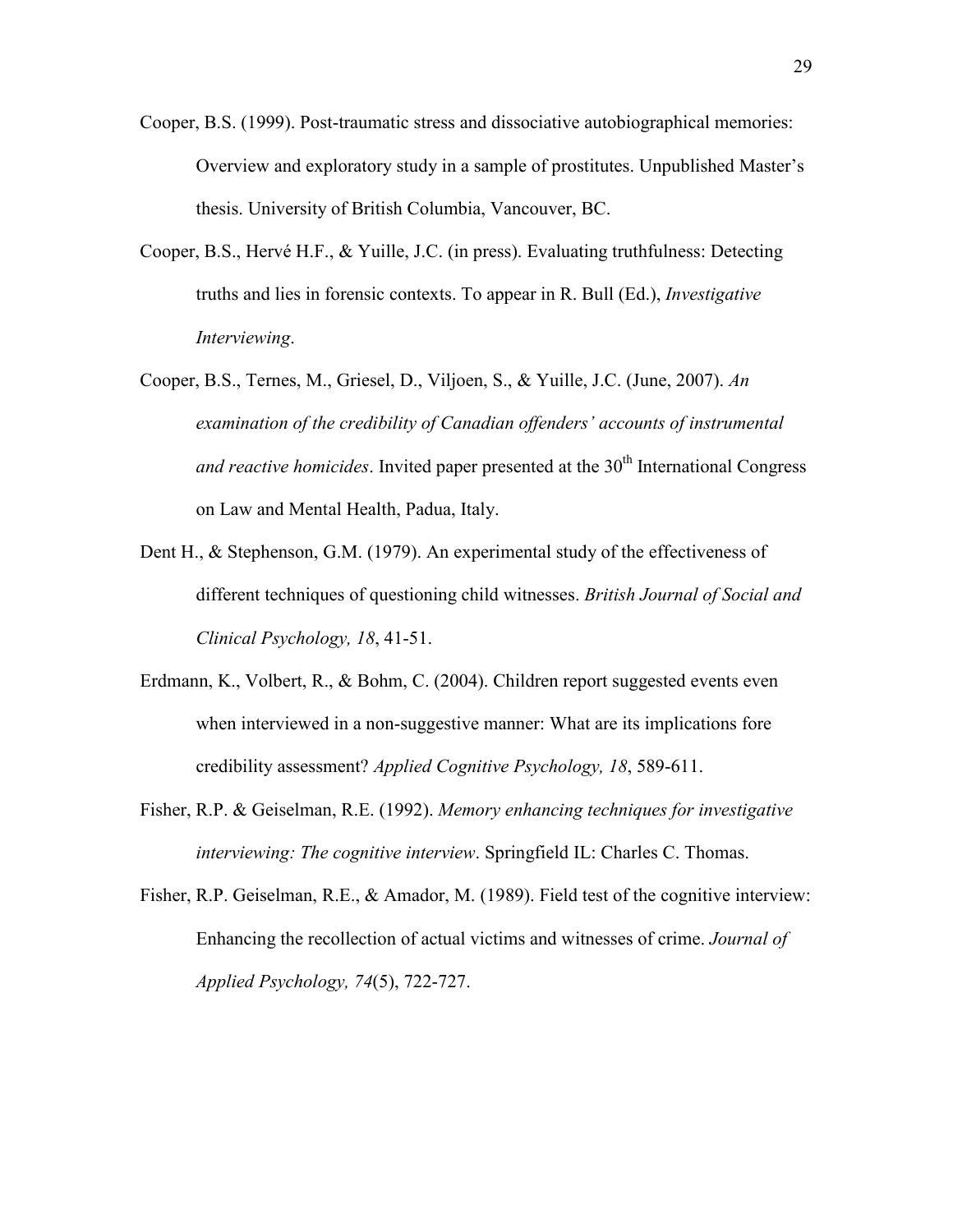- Fisher, R.P., Geiselman, R.E., & Raymond, D.S., (1987). Critical analysis of police interviewing techniques. *Journal of Police Science and Administration, 15*, 177- 185.
- Fivush, R., Peterson, C., & Schwarzmueller, A. (2002). Questions and answers: The credibility of child witnesses in the context of specific questioning techniques. In M.L. Eisen, J.A. Quas, & G.S. Goodman (Eds.), *Memory and suggestibility in the forensic interview* (323-336). Mahwah, NJ: Erlbaum.
- Flin, R., Boon, J., Knox, A., & Bull, R. (1992). The effect of a five-month delay on children's and adult's eyewitness memory. *British Journal of Psychology, 83*, 323-336.
- Geiselman, R.R., & Padilla, J. (1998). Cognitive interviewing with child witnesses. *Journal of Police and Science Administration, 16*, 236-242.
- Golomb, C. & Galasso, L. (1995). Make believe and reality: Explorations of the imaginary realm. *Developmental Psychology, 31*, 800-810.
- Goodman, G.S., Quas, J.A., Batterman-Faunce, J.M., Riddlesberger, M.M., & Kuhn, J. (1997). Children's reactions to and memory for a stressful event: Influences of age, anatomical dolls, knowledge, and parental attachment. *Applied Developmental Psychology, 1*, 54-75.
- Greenberg, S., & Shuman, D. (1997). Irreconcilable conflict between therapeutic and forensic roles. *Professional Psychology: Research and Practice, 28*(1), 50-57.
- Griesel, D. & Yuille, J.C. (2005). Credibility assessment in eyewitness memory. In Toglia, Lindsay, Ross, & Read (Eds.) *Handbook of eyewitness psychology:*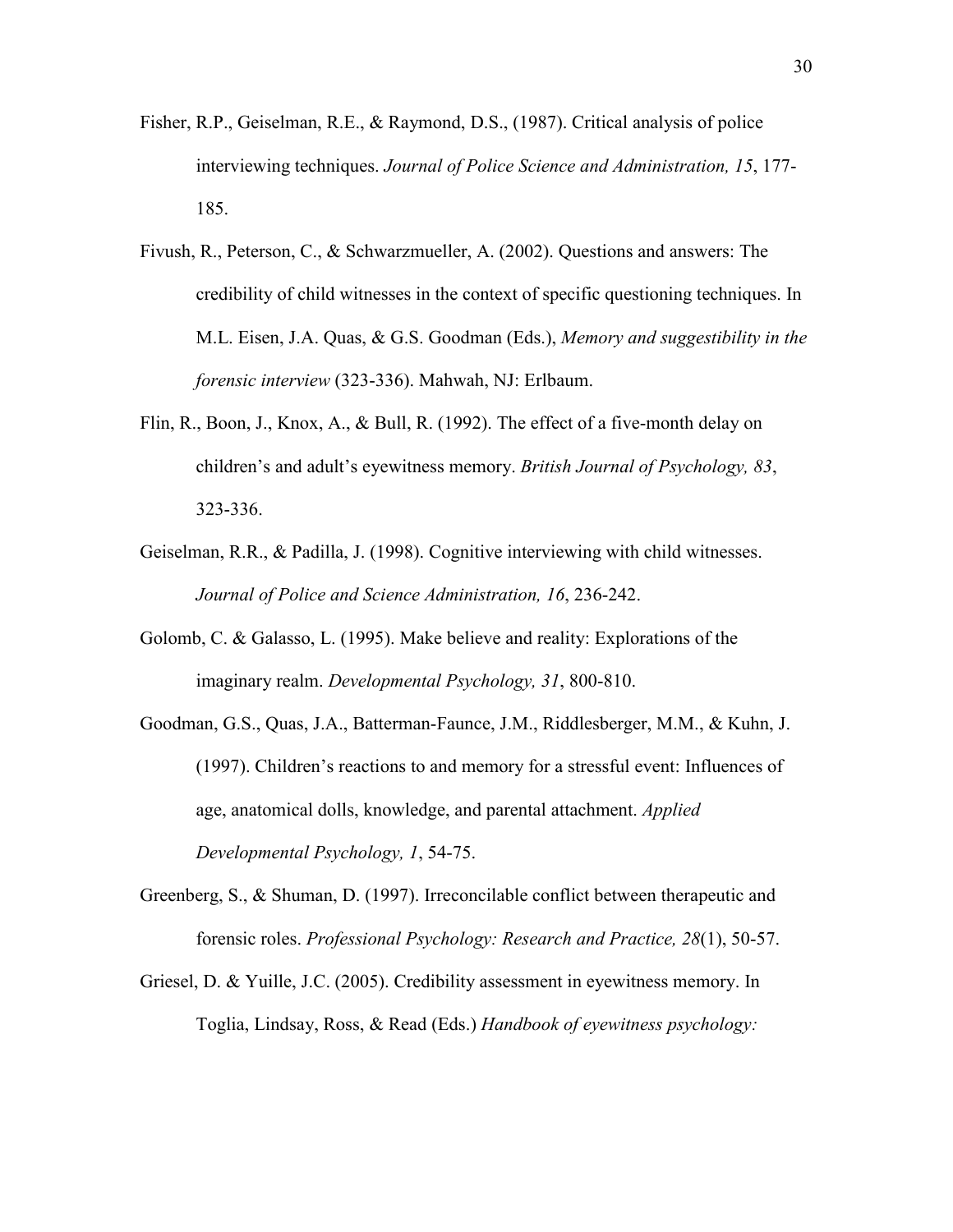*Volume I. Memory for Events (pp.339-370),* Mahwah, NJ: Lawrence Erlbaum Associates Inc.

Harborview Child Interview Guide (2006). Harborview Center for Sexual Assaul & Trauma Stress, Seattle, WA.

Hervé, H.F, Cooper, B.S., & Yuille, J.C. (2007). Memory formation in offenders: Perspectives from a biopsychosocial theory of eyewitness memory. In S.A. Christianson (Ed.), *Offenders' memories of violent crimes,* (pp. 37-74). Chichester, England: John Wiley and Sons.

- Home Office. (1992). *Memorandum of good practice on video recorded interviews with child witnesses for criminal proceedings*. Lonon, UK.
- Horowitz, S.W. (1991). Empirical support for statement validity assessment. *Behavioral Assessment, 13*, 293-313.
- Johnson, M. & Foley, M. (1984). Differentiating fact from fantasy: The reliability of children's memory. *Journal of Social Issues*, 40, 33-50.
- Kendall-Tackett, K.A., Williams, L.M., & Finkelhor, D. (1993). Impact of sexual abuse in children: A review and synthesis of recent empirical studies. *Psychological Bulletin, 113,* 164-180.
- King, M.A. & Yuille, J.C. (1987). Suggestibility and the child witness. In S.J. Ceci, M.P. Toglia, & D.F. Ross (Eds.), *Children's eyewitness memory* **(??-??)**. New York: Springer-Verlag.
- Kohnken, G., Milne, R., Bull, R., & Memon, A. (1999). The cognitive interview: A metaanalysis. *Psychology, Crime, and Law, 5*, 3-27.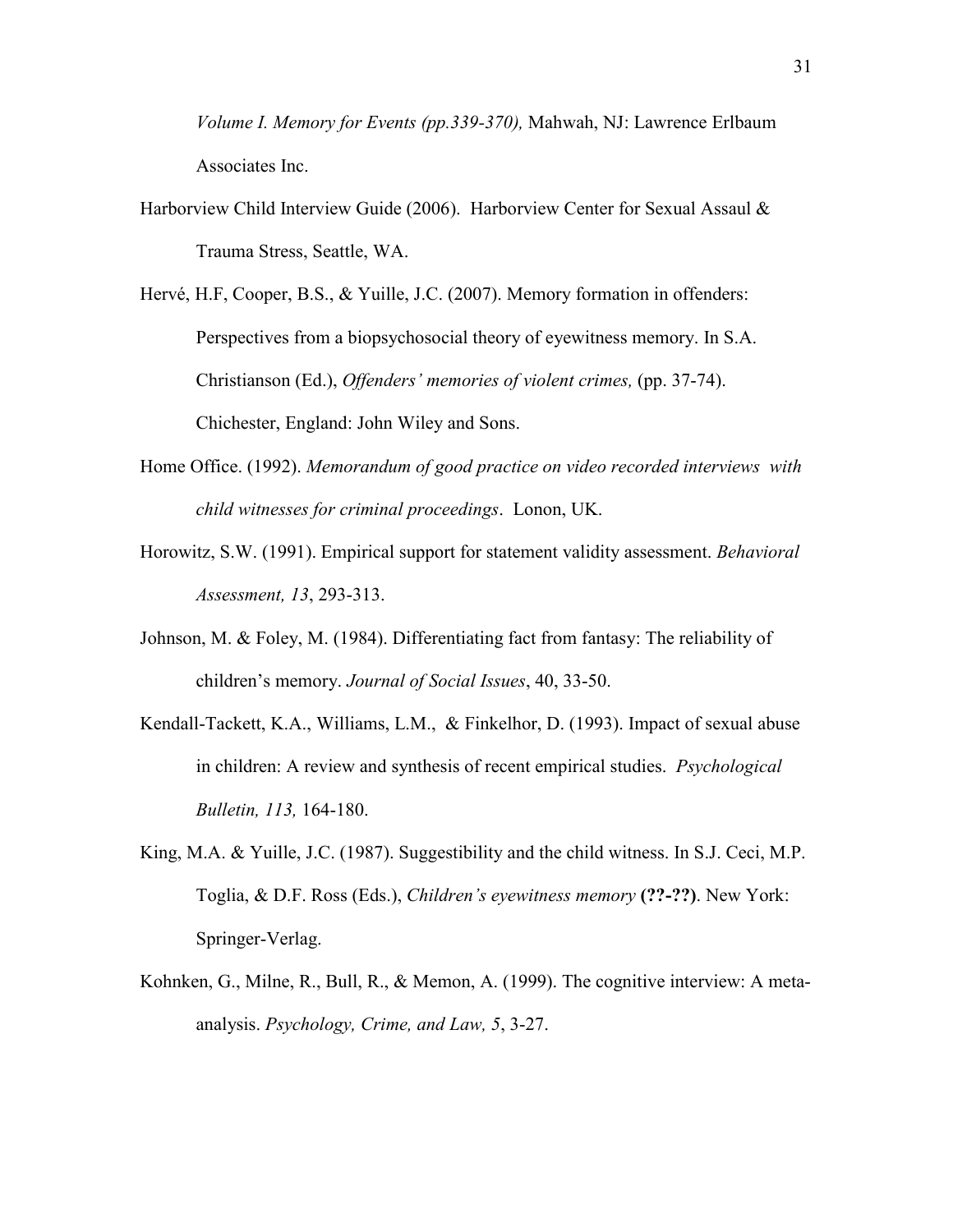- Lamb, M. E., Sternberg, K. J., Esplin, P. W., Hershkowitz, I., Orbach, Y., & Hovav, M. (1997). Criterion-based content analysis: A field validation study. *Child Abuse & Neglect, 21,* 255-264.
- Lamb, M.E., Sternberg, K.J., & Esplin, P.W. (1999) Conducting investigative interviews of alleged sexual abuse victims. *Child Abuse & Neglect.*
- Lanning, K, (1992). *Investigator's guide to allegations of 'ritual' child abuse.* National Center for the Analysis of Violent Crime, Quantico, VA.
- Larsson, A.S., Granhag, P.A., & Spjut, E. (2003). Children's recall and the cognitive interview: Do the positive effects hold over time? *Applied Cognitive Psychology, 17*, 203-214.
- Melnyk L. & Bruck, M. (2004). Timing moderates the effects of repeated suggestive interviewing on children's eyewitness memory. *Applied Cognitive Psychology, 18*, 613-631.
- Memon, A. (1998). Telling it all: The cognitive interview. In A. Memon, A. Vrij, & R. Bull (Eds.), *Psychology and law: Truthfulness, accuracy, and credibility* (pp.170- 187). London: McGraw-Hill.
- Memon, A., Cronin, O., Eaves, R., & Bull, R. (1996). An empirical test of the mnemonic components of the cognitive interview. In G.M. Davies, S. Lloyd-Bostock, M. McMurran, & C. Wilson (Eds.), *Psychology and law: Advances in research* **(??- ??)**. Berlin: De Grutyer.
- Memon, A., Wark, L., Bull, R., & Koehnken, G. (1997). Isolating the effects of the cognitive interview techniques. *British Journal of Psychology, 88*(2), 179-198.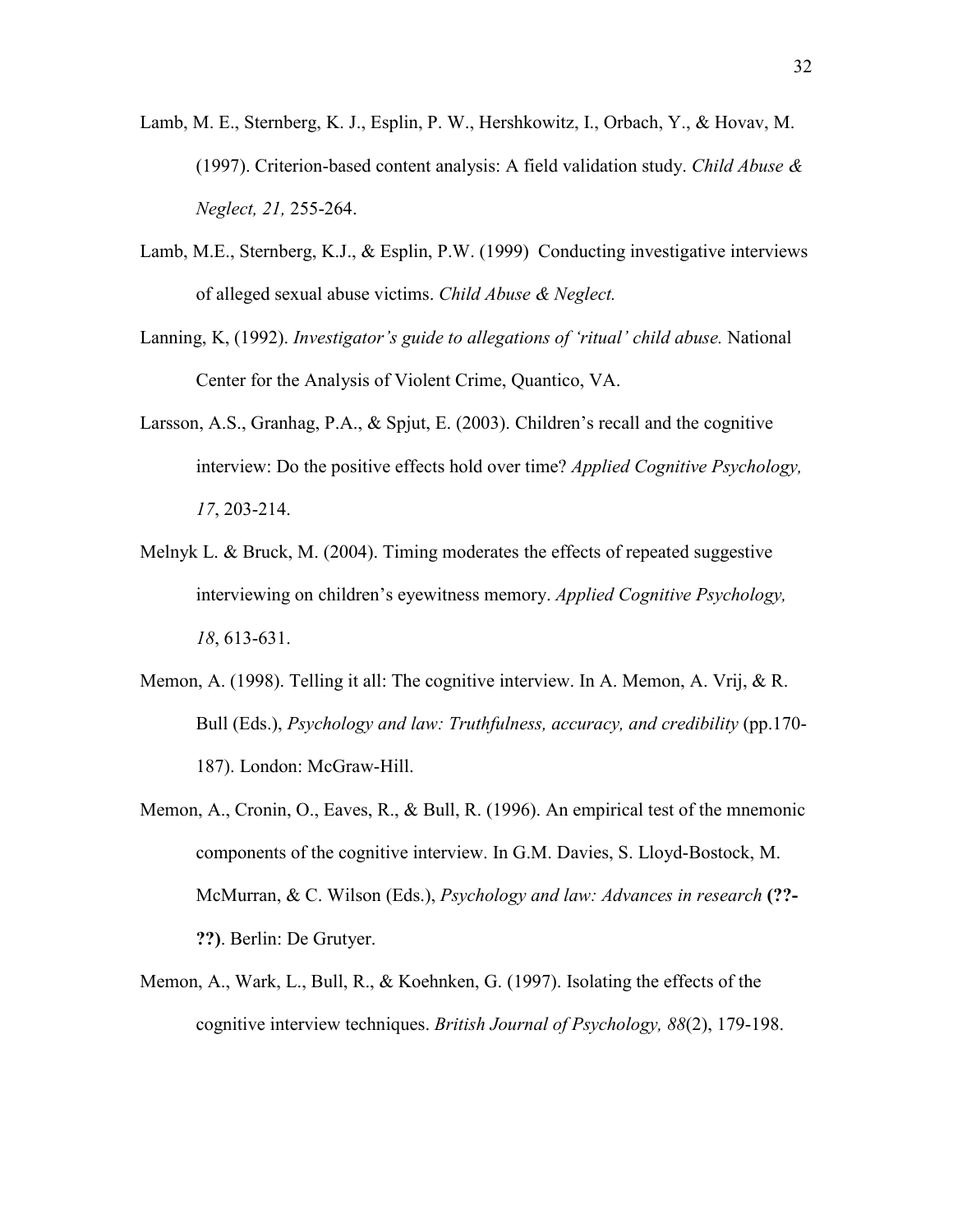- McCann, J.T. (1998). *Malingering and deception in adolescents: Assessing credibility in clinical and forensic settings*. Washington, DC: American Psychological Association.
- McGough, L.S. & Warren, A.R. (1994). The all-important investigative interview. *Juvenile and Family Court Journal, 45*, 13-29.
- Nelson, K. & Gruendel, J. (1981). Generalized event representations: Basic building blocks of cognitive development. In A. Brown & M. Lamb (Eds.), *Advances in developmental psychology* (131-158), Hillsdale: Erlbaum.
- Peterson, C., Dowden, C., & Tobin, J. (1999). Interviewing preschoolers: Comparisons of yes/no and wh- questions. *Law and Human Behavior, 23*(5), 539-555.
- Poole, D.A., & Lamb, M.E. (1998), *Investigative interviews of children.* American Psychological Association: Washington, DC.
- Powell, M., Thomson, D., & Ceci, S. (2003). Children's memory for recurring events: Is the first event always the best remembered? *Applied Cognitive Psychology, 17*, 127-146.
- Putnam, F.W. (2003). Ten-year research update review: Child sexual abuse. *Journal of the American Academy of Child Adolescent Psychiatry, 42,* 269-278.
- Rind, B., Tromovich, P., & Bauserman, R. (1998). A meta-analytic examination of assumed properties of child sexual abuse using college samples. *Psychological Bulletin, 124* (1), 22-53.
- Saywitz, K.J., Geiselman, R.E., & Bornstein, G.K. (1992). Effects of cognitive interviewing and practice on children's recall performance. *Journal of Applied Psychology, 77*, 744-756.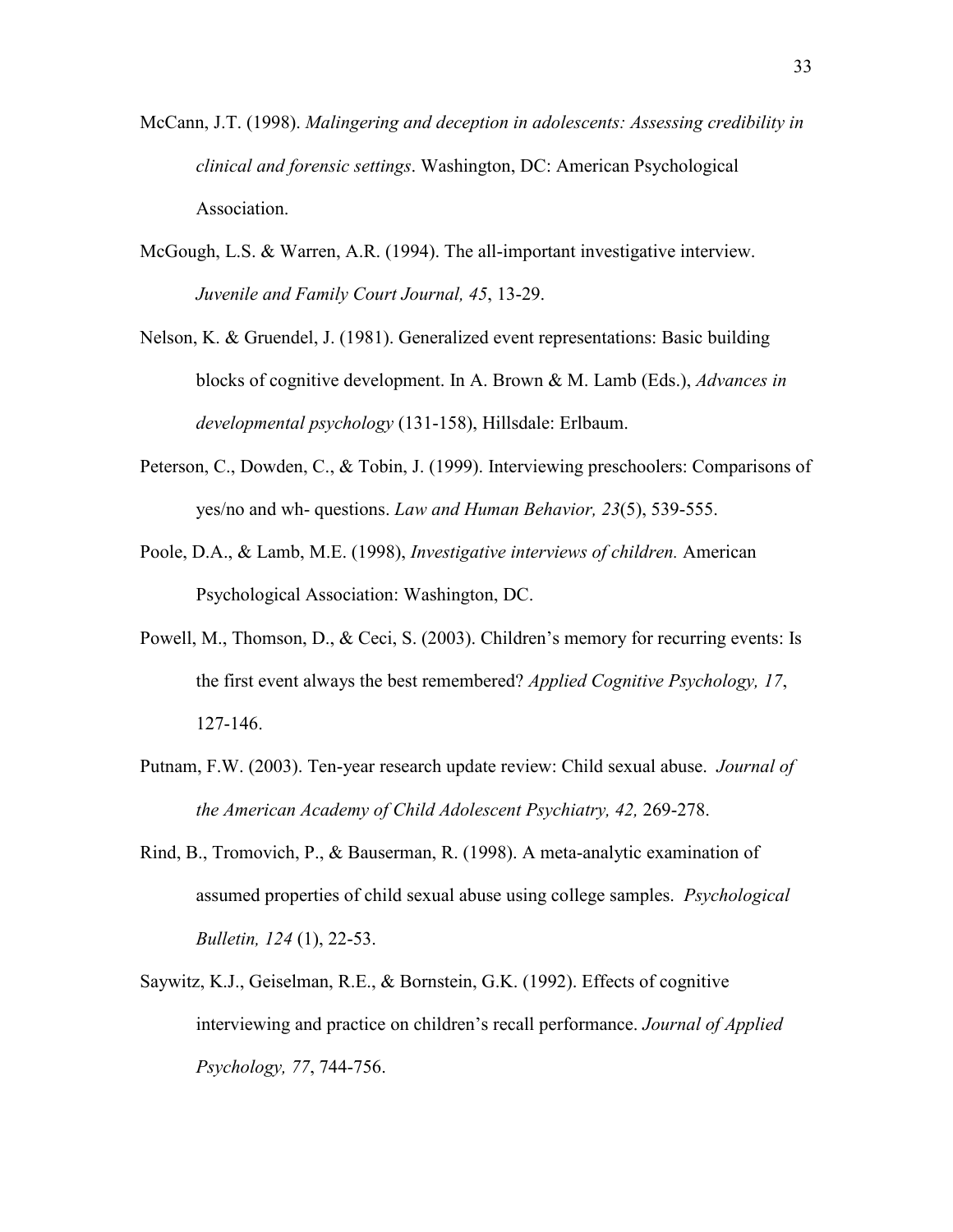- Saywitz, K.J., Goodman, G.S., & Lyon, T.D. (2002). Interviewing children in and out of court: Current research and practice implications. In J. Myers, L. Berliner, J. Briere, C.T. Hendrix, C. Jenny, & T. Reid (Eds.), *The APSAC Handbook on Child Maltreatment* (2d Ed., pp. 349-377). Thousand Oaks, CA: Sage.
- Steller, M. (1989). Recent developments in statement analysis. In J. C. Yuille (Ed.), *Credibility assessment* (pp. 135-154). Dordrecht, Netherlands: Kluwer.
- Steller, M. & Koehnken, G. (1989). Statement Analysis: Credibility assessment of children's testimonies in sexual abuse cases. In D. C. Raskin (Ed.), *Psychological methods in criminal investigation and evidence* **(??-??)**. New York: Springer.
- Steward, M.S., Bussey, K., Goodman, G.S., & Saywitz, K.J. (1993). Implications of developmental research for interviewing children. *Child Abuse and Neglect, 17*, 25-37.
- Talwar, V., Lee, K., Bala, N., & Lindsay, R.C.L. (2002). Children's conceptual knowledge of lying and its relation to their actual behaviors: Implications for Court Competence Examinations. *Law and Human Behavior, 26*(4), 395-415.
- Undeutch, U. (1982). Statement reality analysis. In A. Trankell (ed.), *Reconstructing the past: The role of psychologists in criminal trials*, (27-56), Kluwer: Deventer.
- Vrij, A. (2000). *Detecting lies and deceit: The psychology of lying and the implications for clinical practice*. Chichester, Great Britain: Wiley.
- Vrij, A. (2005). Criteria-Based Content Analysis: A qualitative review of the first 37 studies. *Psychology, Public Policy, and Law, (ADD VOLUME#)* 3-41.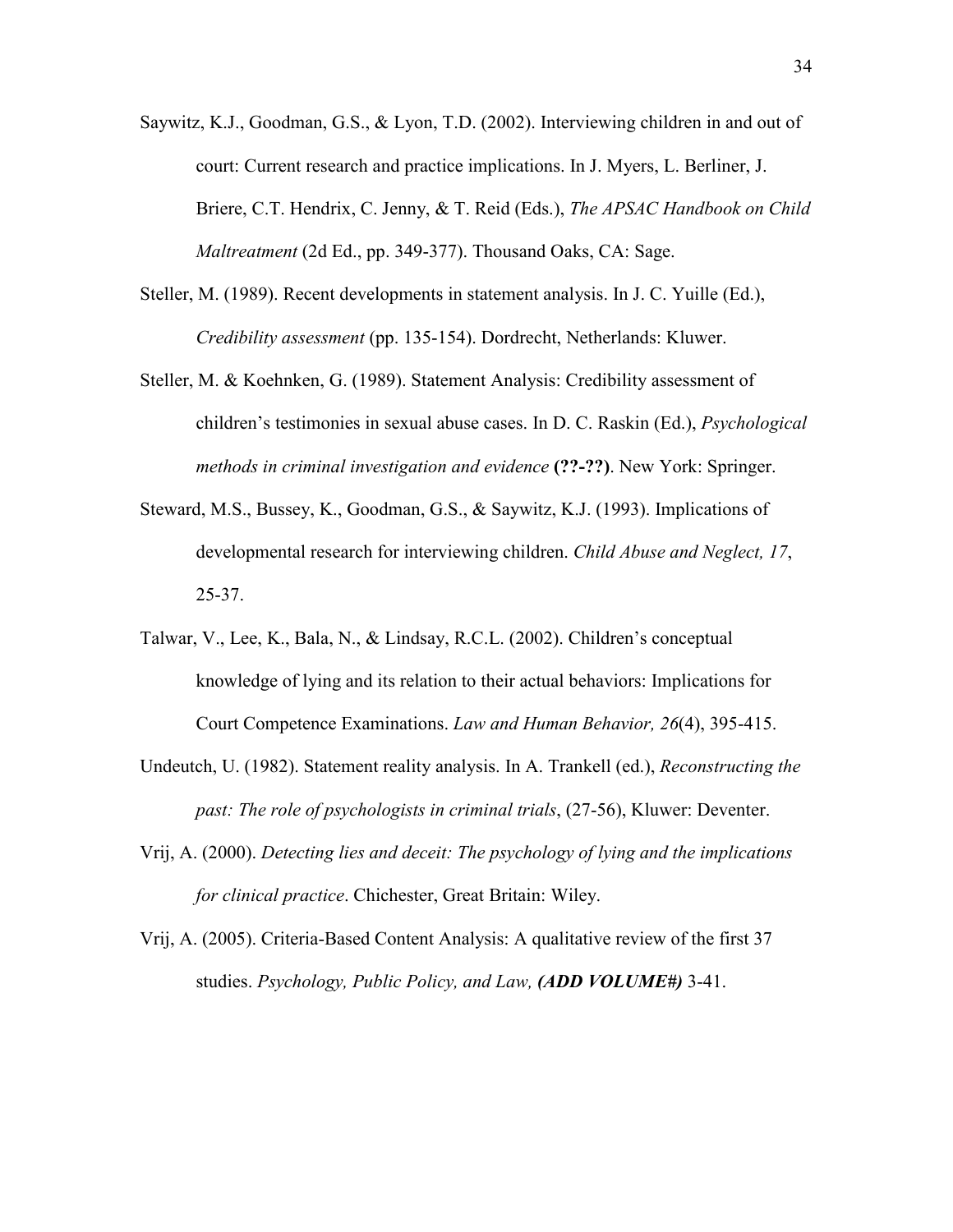- Vrij, A., Akehurst, L., Soukara, S., & Bull, R. (2002). Will the truth come out? The effects of deception, age, status, coaching, and social skills on CBCA scores. *Law and Human Behavior, 26*(3), 261-283.
- Vrij, A., Edward, K., & Bull, R. (2001). Stereotypical verbal and nonverbal responses while deceiving others. *Personality and Social Psychology Bulletin, 27,* 899-909.
- Widom, C. & Ames, M. (1994). Criminal consequences of childhood victimization. *Child Abuse & Neglect, 18,* 303-318.
- Yuille, J.C. (1988). The systematic assessment of children's testimony. *Canadian Psychology, 29*(3), 247-262.
- Yuille, J.C. (1990). *The Step-wise interview: A protocol for interviewing children* Unpublished manuscript. University of British Columbia, Vancouver, BC, Canada.
- Yuille, J.C. (1996). Improving investigations into allegations of child sexual abuse. Victoria, B.C.: Ministry of Social Services.
- Yuille, J.C. & Daylen, J. (1998). The impact of traumatic events on eyewitness memory. In C. Thompson, D. Hermann, D. Read, D. Payne, D., & M. Toglia (Eds.), *Eyewitness memory: Theoretical and applied perspectives* **(??-??)**. New Jersey: Lawrence Erlbaum Associates.
- Yuille, J.C., Marxsen, D., & Cooper, B.S. (1999). Training investigative interviewers: Adherence to the spirit, as well as to the letter. *International Journal of Law and Psychiatry, 22*(3-4), 323-336.